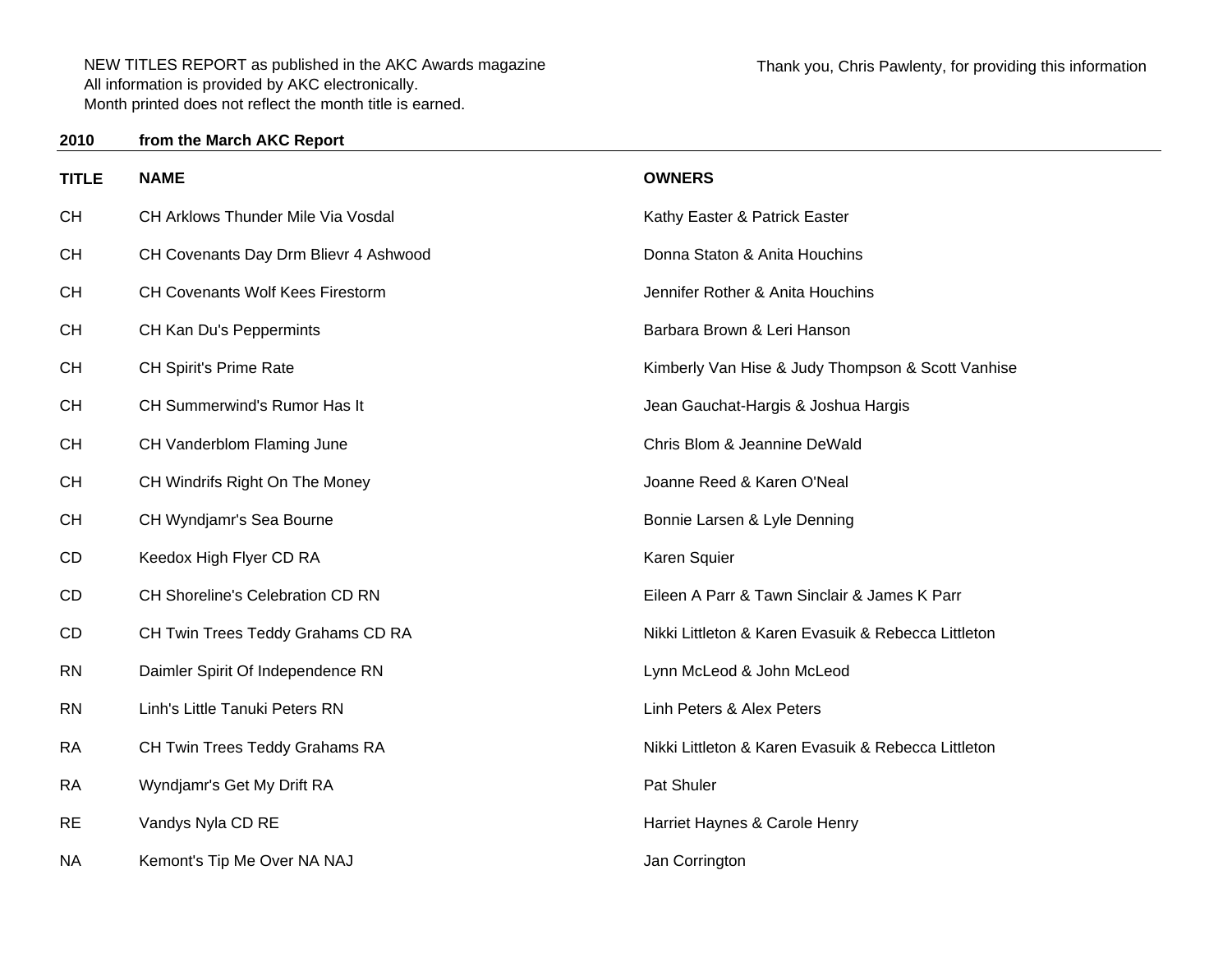| <b>CH</b>    | CH Blueridge Golden Snitch                     | Cynthia Shilan & Mary Ellen Meyer                |
|--------------|------------------------------------------------|--------------------------------------------------|
| <b>TITLE</b> | <b>NAME</b>                                    | <b>OWNERS</b>                                    |
|              | from the April AKC Report                      |                                                  |
| OF           | CH Daimler's Summer Adventure CDX RA AX AXJ OF | Joy-Ann Pool                                     |
| <b>NF</b>    | CH Keepsake Firestarter CD RN NA OAJ NF        | Jean Munger                                      |
| <b>NF</b>    | Covenants Jeweled Sierra RN AX AXJ NF          | Karen Staats & Anita Houchins                    |
| <b>MJP</b>   | Candray Now And Forever RN AX AXJ AXP MJP      | Linda C Cail                                     |
| <b>AXJ</b>   | Sonata's Start Your Engines RA AX AXJ NF       | Mary Beth Wajda                                  |
| <b>OAJ</b>   | Shoreline's Ruff N Tuff RA OA OAJ              | Jocelyn Tipple & Tawn Sinclair                   |
| <b>OAJ</b>   | CH Owenbriar's As Thyme Goes By OA OAJ         | Laura Lenci                                      |
| <b>OAJ</b>   | CH Amjukees Regal Discovery OA OAJ             | Roseann Vorce                                    |
| <b>NAJ</b>   | Shoreline Guinness For Barkee CD RA NA NAJ     | Robyn M Mcnutt & Tawn Sinclair & Blaine E Mcnutt |
| <b>NAJ</b>   | La Jon's Litterbug NAJ                         | Lorna Harper & Linda Jones                       |
| <b>NAJ</b>   | Kemont's Tip Me Over NA NAJ                    | Jan Corrington                                   |
| MX           | CH Shoreline's Ready T'Winsome MX MXJ NF       | Kristine Arnds & Tawn Sinclair                   |
| OA           | CH Trumpet's China Cat Sunflower OA OAJ        | Ms. Bonnie Hronek & Beth Blankenship             |
| OA           | Teeka OA NAJ                                   | Vania Climan                                     |
| OA           | CH Skyline's Celemir RN OA OAJ                 | Michele McGrath                                  |
| <b>OA</b>    | Shoreline's Ruff N Tuff RA OA NAJ              | Jocelyn Tipple & Tawn Sinclair                   |
| OA           | CH Owenbriar's As Thyme Goes By OA OAJ         | Laura Lenci                                      |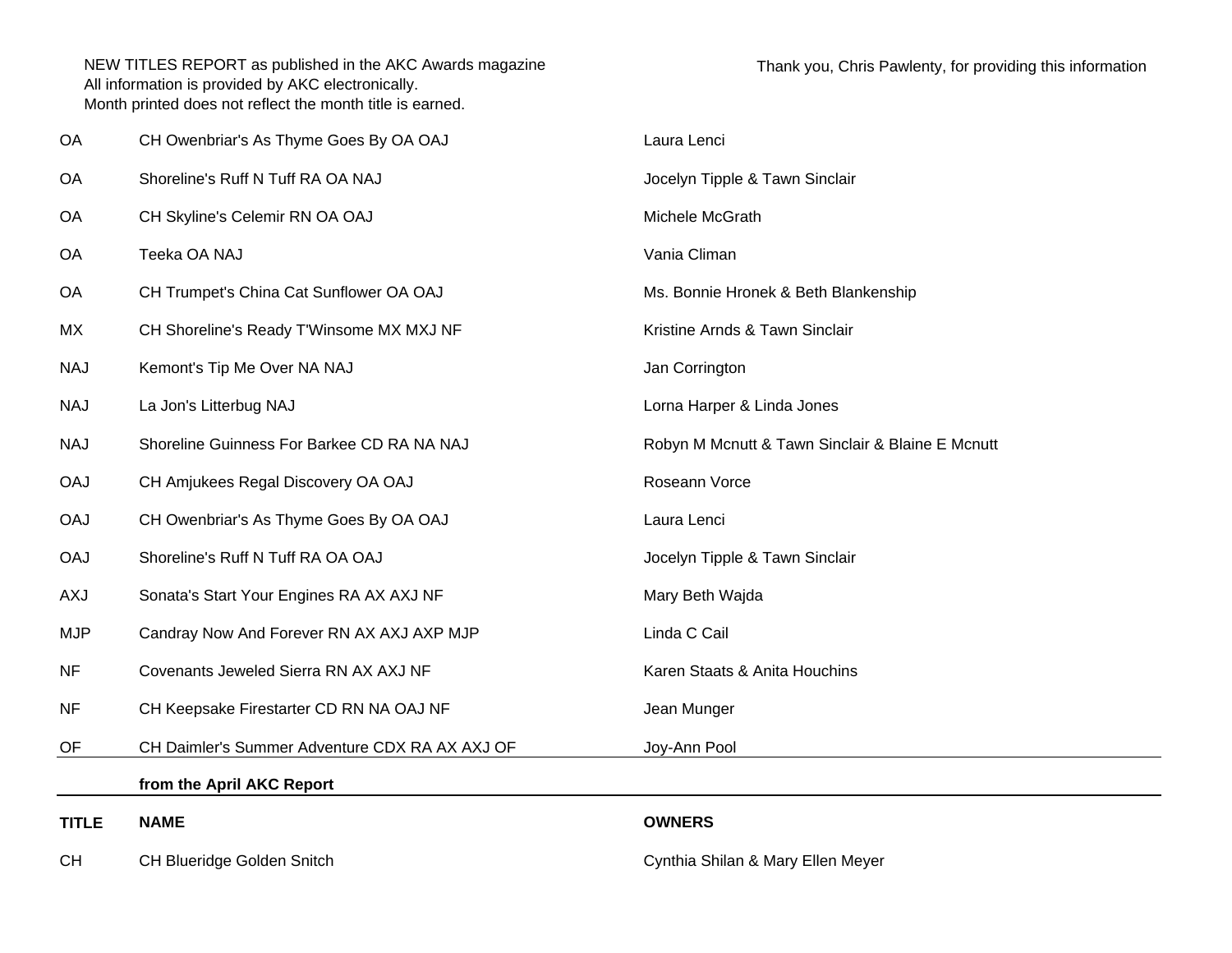| <b>CH</b>  | CH Chic's Makin' A Move                    | Robin Hite                                       |
|------------|--------------------------------------------|--------------------------------------------------|
| CH         | CH Cliffhouse's The Rifleman               | Kathleen M Trieschmann                           |
| СH         | CH Jen'Ndi's Ligety Split                  | Kelli Kolar & Diane Wright & Karagan Kolar       |
| СH         | <b>CH Keestorpets Ultramarine</b>          | Johanna Koskinen                                 |
| <b>CH</b>  | CH Koanne Darkenwald Blue Velvet           | Suzette Lefebvre & Ronald Lefebvre               |
| <b>CH</b>  | CH Markwright's De Gassuachs Kertys        | Irene Perales Alcacer                            |
| CD         | Aklows Gaelin Blue CD RN                   | Nicole Warren & Kathy Easter                     |
| CD         | CH Keepsake Hurricane Bizy CD              | <b>Gene Anne Nichols</b>                         |
| <b>RN</b>  | Wyndjamr's Reflections Of A Blue Moon RN   | <b>Stacy Dickinson</b>                           |
| <b>RE</b>  | TLS Pickett's Charge RE OA OAJ             | Debra Sharlow                                    |
| ΝA         | Keepsake Lite My Fire NA                   | Margaret Bissell                                 |
| ΝA         | La Jon's Litterbug NA NAJ                  | Lorna Harper & Linda Jones                       |
| OA         | Cari On Count Me In Kodi OA NAJ            | Stacey Gong & Ysidro Salinas                     |
| OA         | Shoreline Guinness For Barkee CD RA OA OAJ | Robyn M Mcnutt & Tawn Sinclair & Blaine E Mcnutt |
| <b>OAJ</b> | Shoreline Guinness For Barkee CD RA NA OAJ | Robyn M Mcnutt & Tawn Sinclair & Blaine E Mcnutt |
| <b>OAJ</b> | CH Spunkee's Rain Dancer NA OAJ NF         | <b>Karen Staats</b>                              |
| <b>MXJ</b> | Covenants Jeweled Sierra RN AX MXJ NF      | Karen Staats & Anita Houchins                    |
| OF         | Sonata's Start Your Engines RA AX AXJ OF   | Mary Beth Wajda                                  |
| <b>XF</b>  | Covenant Rising Sun RA MX MXJ XF           | Patricia Ferguson & Frances D'Amico              |
| <b>TQX</b> | MACH8 Afkee's Megamotion MXF TQX           | Maureen Waldron                                  |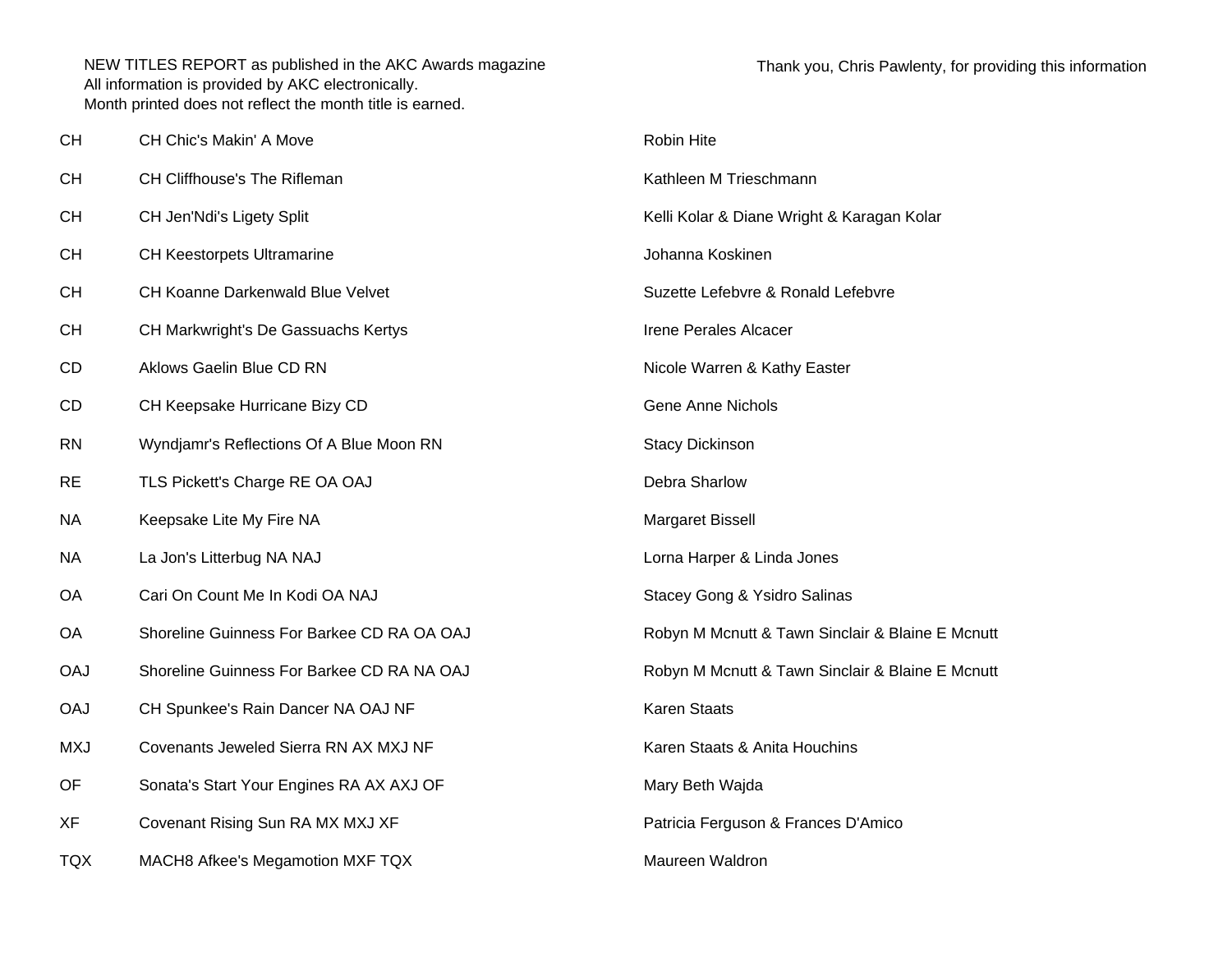|              | NEW TITLES REPORT as published in the AKC Awards magazine<br>All information is provided by AKC electronically.<br>Month printed does not reflect the month title is earned. | Thank you, Chris Pawlenty, for providing this information       |
|--------------|------------------------------------------------------------------------------------------------------------------------------------------------------------------------------|-----------------------------------------------------------------|
| <b>TQX</b>   | MACH4 Imagine Great Expectations CD RE NAP NJP MXF TQX                                                                                                                       | <b>Beth Godwin</b>                                              |
| <b>MACH</b>  | MACH Rainkees He's Got Razzmatazz RN MXF                                                                                                                                     | <b>Beth Godwin</b>                                              |
|              | from the May AKC Report                                                                                                                                                      |                                                                 |
| <b>TITLE</b> | <b>NAME</b>                                                                                                                                                                  | <b>OWNERS</b>                                                   |
| <b>CH</b>    | <b>CH Ashbrook Satin Slippers</b>                                                                                                                                            | Linda Moss                                                      |
| <b>CH</b>    | CH Astarz Pure Imagination                                                                                                                                                   | Donna Stekli & Kathryn Barker                                   |
| <b>CH</b>    | <b>CH Kemont's Grand Prize</b>                                                                                                                                               | Ms. Gail Ann Gradowski & Mr. Michael Joseph Dix                 |
| <b>CH</b>    | CH Legend's Breaking Rules At Earlscamp                                                                                                                                      | Jane Clymer & Deanna Cox & Sonya Anton                          |
| <b>CH</b>    | CH Lil Haven's Freedom Isn'T Free                                                                                                                                            | Connie Russell & Ron Russell                                    |
| <b>CH</b>    | CH Parrkees Perpetual Motion At Shoreline RN                                                                                                                                 | Patricia Voyles & Tawn Sinclair & Eileen A Parr                 |
| <b>CH</b>    | CH Windrift's Mega Music At Hg'S                                                                                                                                             | Edward R Lasek & Julie A Jakubicz                               |
| <b>CH</b>    | CH Wyndjamr's Blue Moon Rising                                                                                                                                               | Susan Cook                                                      |
| <b>CD</b>    | Star-Kee's Who Ray For Hollywood CD                                                                                                                                          | Thomas J Faubel & Robin Stark & Kristine R Faubel & Jimmy Kranz |
| <b>CD</b>    | Vandys Titania CD                                                                                                                                                            | Barbara Eng & Carole Henry                                      |
| <b>CDX</b>   | CH Shadowood's Kandi Kan Du CDX RAE                                                                                                                                          | Barbara A Brown                                                 |
| <b>RN</b>    | CH Shakota's Shot In The Dark RN                                                                                                                                             | Carol R Tucker                                                  |
| <b>RN</b>    | Vandys Titania CD RN                                                                                                                                                         | Barbara Eng & Carole Henry                                      |
| <b>NA</b>    | CH Astarz Gold Digger RN NA NAJ                                                                                                                                              | Patty Helmig                                                    |
| <b>NA</b>    | Kameo's Highlander NA                                                                                                                                                        | Debra J Mennel                                                  |
| <b>NAP</b>   | CH Nightwind Mighty Mac NAP NJP                                                                                                                                              | Michael J Coates Jr.                                            |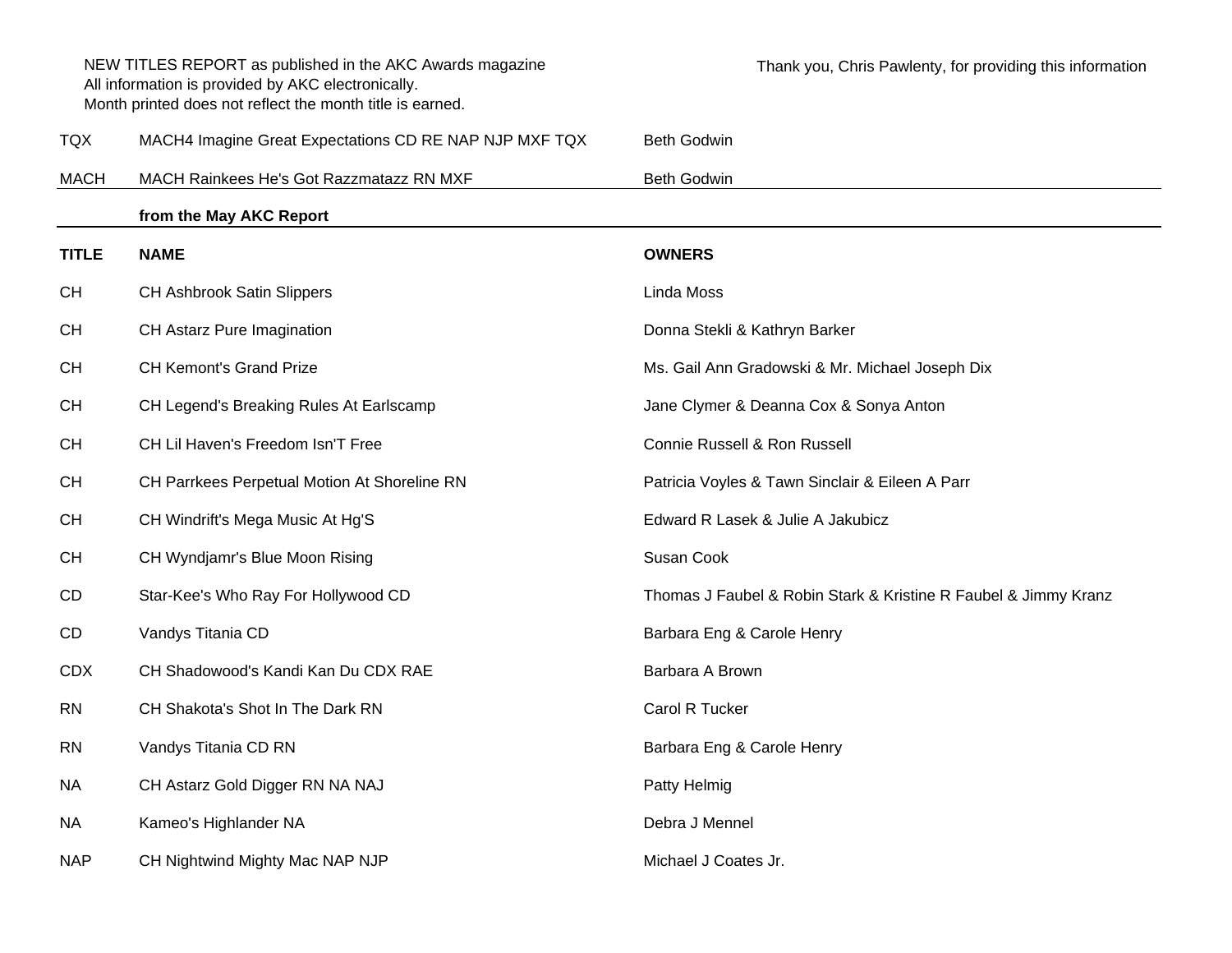| <b>TITLE</b>      | <b>NAME</b>                                                 | <b>OWNERS</b>                            |
|-------------------|-------------------------------------------------------------|------------------------------------------|
|                   | from the June AKC Report                                    |                                          |
| MACH <sub>5</sub> | MACH5 Ben XF                                                | Craig Josling & Judith Hintzman          |
| <b>XF</b>         | CH MACH Shoreline's Tuff Act To Follow CDX RAE XF           | Tawn Sinclair & John Sinclair            |
| <b>OFP</b>        | Keepsake Spring Into Action CDX RE AX AXJ MXP4 MJP4 PAX OFP | Frances D'Amico & Patricia Ferguson      |
| <b>NF</b>         | CH Skyline's Celemir RN OA OAJ NF                           | Michele McGrath                          |
| <b>MXJ</b>        | Mandy Durbak OA MXJ                                         | <b>Shelley Durbak</b>                    |
| <b>AXJ</b>        | Shoreline's Ruff N Tuff RA AX AXJ                           | Jocelyn Tipple & Tawn Sinclair           |
| <b>OAJ</b>        | CH Kj's Oh I Wund-R-Y NA OAJ                                | <b>Emily Taggart</b>                     |
| <b>OAJ</b>        | Cari On Count Me In Kodi OA OAJ                             | Stacey Gong & Ysidro Salinas             |
| <b>NJP</b>        | CH Nightwind Mighty Mac NAP NJP                             | Michael J Coates Jr.                     |
| <b>NAJ</b>        | Wild Winds Blue Yonder CD RA NA NAJ                         | Rachel McDougall-Smith & Brandon J Smith |
| <b>NAJ</b>        | CH Skyline's Isabella The Ball NAJ                          | Ruth Thompson                            |
| <b>NAJ</b>        | Sefina Halulu RN NAJ                                        | Leslie A. Meyn                           |
| <b>NAJ</b>        | Keepsake Lite My Fire NA NAJ                                | Margaret Bissell                         |
| <b>NAJ</b>        | Kameo's Highlander NA NAJ                                   | Debra J Mennel                           |
| MXP4              | Keepsake Spring Into Action CDX RE AX AXJ MXP4 MJP4 PAX NFP | Frances D'Amico & Patricia Ferguson      |
| AX                | Shoreline's Ruff N Tuff RA AX OAJ                           | Jocelyn Tipple & Tawn Sinclair           |
| AX                | Sherwood's Selah AX OAJ NF                                  | Ms. Kimberly D Smith                     |
| OA                | CH Odyssey's Angel Incognito CD RE OA NAJ OF                | Sue Ellen Cassiday                       |

**TITLE**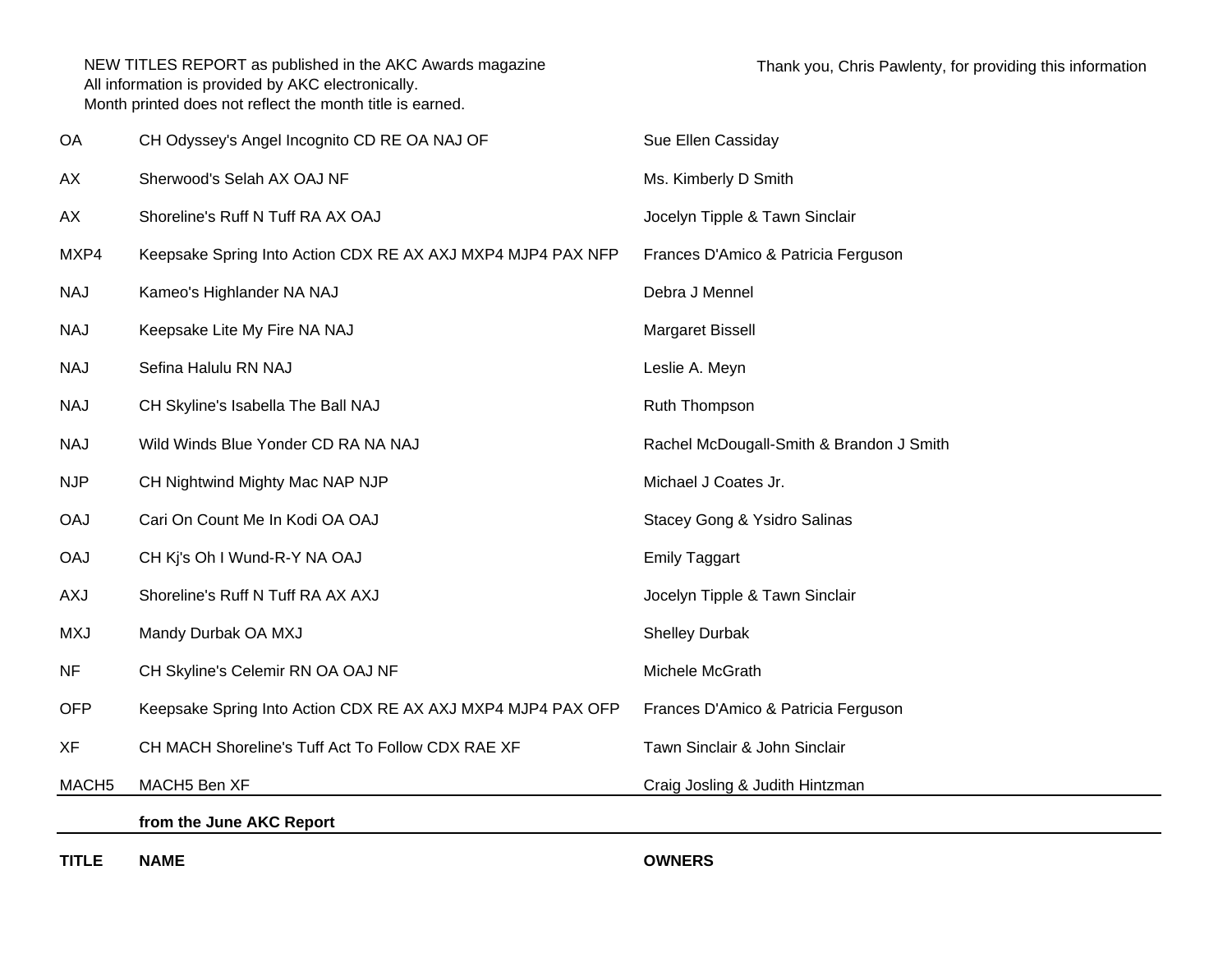| <b>CH</b>       | <b>CH Athena Glitter Girl</b>                 | Gabrielle Sturgeon & Jennifer Sturgeon                    |
|-----------------|-----------------------------------------------|-----------------------------------------------------------|
| <b>CH</b>       | CH Cari-On Freddy Mac Dougal                  | Dennis Le Houillier & Rene Sauser                         |
| <b>CH</b>       | CH Cinnakees Champagne Wishes                 | Cathy Cinnamon & Garry Cinnamon                           |
| <b>CH</b>       | <b>CH Covenant's Angel Storm</b>              | Mr. Gary W Parker & Anita Houchins & Mrs. Denise M Parker |
| <b>CH</b>       | CH Darkenwald Dreamweaver                     | Suzette Lefebvre & Ronald Lefebvre                        |
| <b>CH</b>       | CH Designers Just My Cup Of Tea V Samba       | Rita Jacobs & Joyce Cardwell                              |
| <b>CH</b>       | CH Jo-Lyn's Shatavari                         | Janit L Johnson                                           |
| <b>CH</b>       | CH Keepsake Lite My Fire NA NAJ               | Margaret Bissell                                          |
| <b>CH</b>       | CH Kj's Dream Date                            | Kristen Dowd                                              |
| <b>CH</b>       | CH Lil Haven's Kites N Kees                   | Janice Harris & Connie Russell & Ron Russell              |
| <b>CH</b>       | CH Shoreline Guinness For Barkee CD RA OA OAJ | Robyn M Mcnutt & Tawn Sinclair & Blaine E Mcnutt          |
| <b>CH</b>       | CH Southcar's Morning Light                   | Lynne S Hewitt                                            |
| <b>CH</b>       | CH Windrift Apollo Fund                       | Darika Siegel                                             |
| <b>CH</b>       | CH Windrift's Jitterbug Dancer                | Joanne Reed                                               |
| <b>CH</b>       | CH Wyndjamr's Get Sirius                      | Brian Miyamoto & Carol Miyamoto                           |
| <b>CDX</b>      | Klassic's Play With Fire CDX RE               | Ann M McHugh                                              |
| OM <sub>1</sub> | CH MACH2 Keepsake Giving Me Chills UDX OM1    | Margaret Bissell                                          |
| <b>RN</b>       | MACH Geluk Miss Daffodil Hillside CDX RN      | M Frances Boyle                                           |
| <b>NA</b>       | CH Amjukees Raised On Rock NA                 | Janice Graves                                             |
| <b>NA</b>       | CH Skyline's Isabella The Ball NA NAJ         | Ruth Thompson                                             |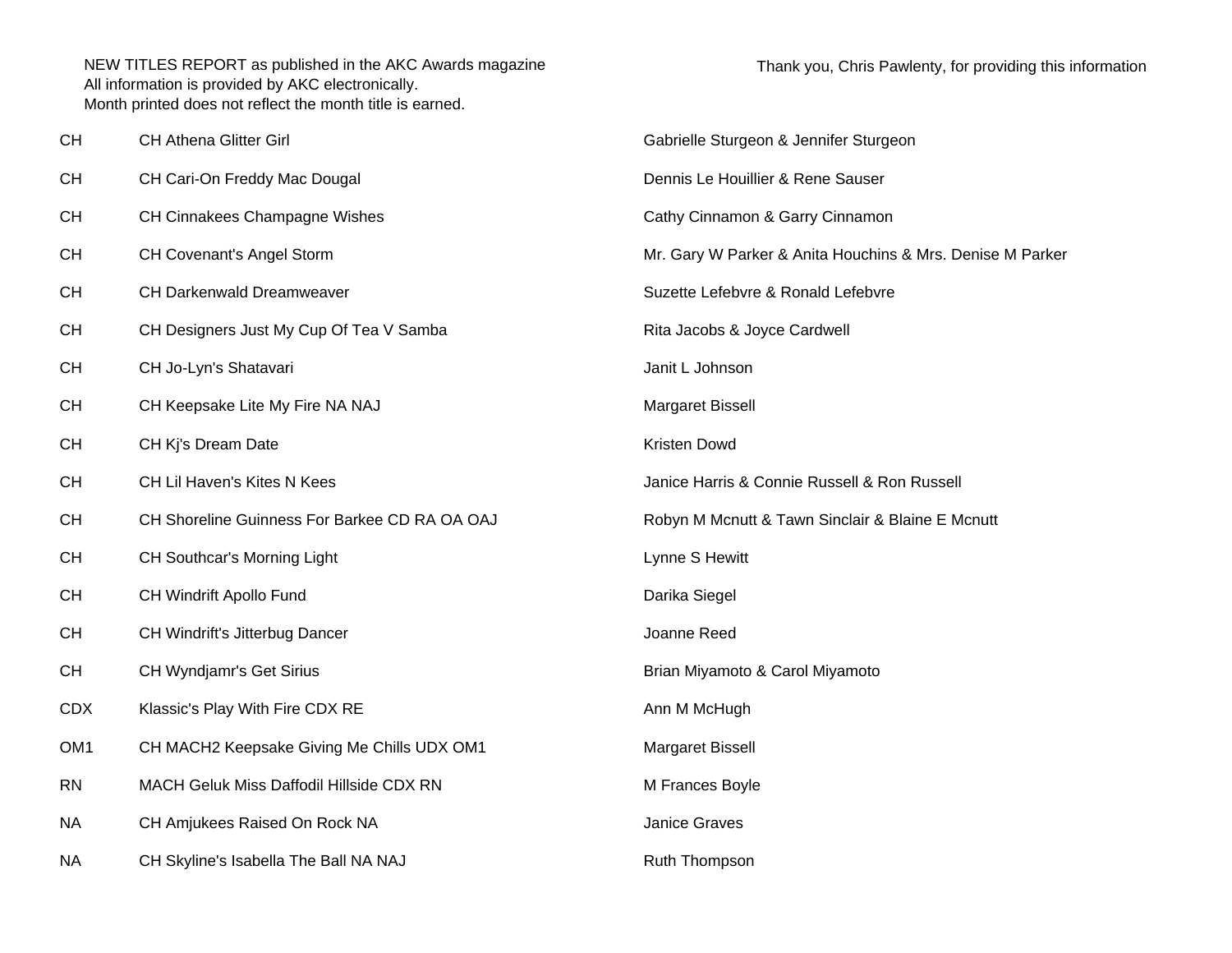| OA                | Daimler's Truly Top Secret CD RE OA OAJ NF   | Sue Ellen Cassiday & John Cassiday |
|-------------------|----------------------------------------------|------------------------------------|
| OA                | CH Jamynn's Onetoomany Coladas CD OA NAJ     | <b>Shirley Kilpatrick</b>          |
| OA                | Keesbrook's Tourmaline Blues CD RN OA OAJ    | Lila Dann                          |
| AX                | Bonnyvale's Silver Snitch AX AXJ NAP NJP NF  | John R Samuel & Sherilyn Solanick  |
| MXP2              | Daimler's Dress-Ta-Kill CDX MX MXJ MXP2 MJP3 | <b>Shirley Kilpatrick</b>          |
| <b>NAJ</b>        | Amjukees Ecstacy Made Easy NAJ               | Janice Graves                      |
| <b>NAJ</b>        | CH Amjukees Raised On Rock NA NAJ            | Janice Graves                      |
| <b>NAJ</b>        | Owenbriar's Rockin' Robin NAJ                | Leslie A Meyn                      |
| <b>NAJ</b>        | CH Windrift's Sweet Life Samba NAJ           | Elizabeth Winans & Joanne Reed     |
| <b>OAJ</b>        | CH Jamynn's Onetoomany Coladas CD OA OAJ     | <b>Shirley Kilpatrick</b>          |
| <b>OAJ</b>        | Kemont's Tip Me Over NA OAJ                  | Jan Corrington                     |
| <b>OAJ</b>        | CH Odyssey's Angel Incognito CD RE OA OAJ OF | Sue Ellen Cassiday                 |
| <b>OJP</b>        | Kimar's Prime Time In Sprookje NAP OJP       | Sherilyn Solanick & John R Samuel  |
| AXJ               | Sherwood's Selah AX AXJ NF                   | Ms. Kimberly D Smith               |
| <b>AXJ</b>        | CH Skyline's Celemir RN OA AXJ NF            | Michele McGrath                    |
| <b>MJP</b>        | Neela CD RN NA NAJ AXP MJP OFP               | <b>Allison Nagel</b>               |
| MACH4             | MACH4 Keepsake Life's A Circus RN            | Mary Kay Keenan                    |
| MACH <sub>5</sub> | MACH5 Tasmanian Tiki OF                      | Marsha Yaeger                      |
|                   | from the July AKC Report                     |                                    |
|                   |                                              |                                    |

**TITLE**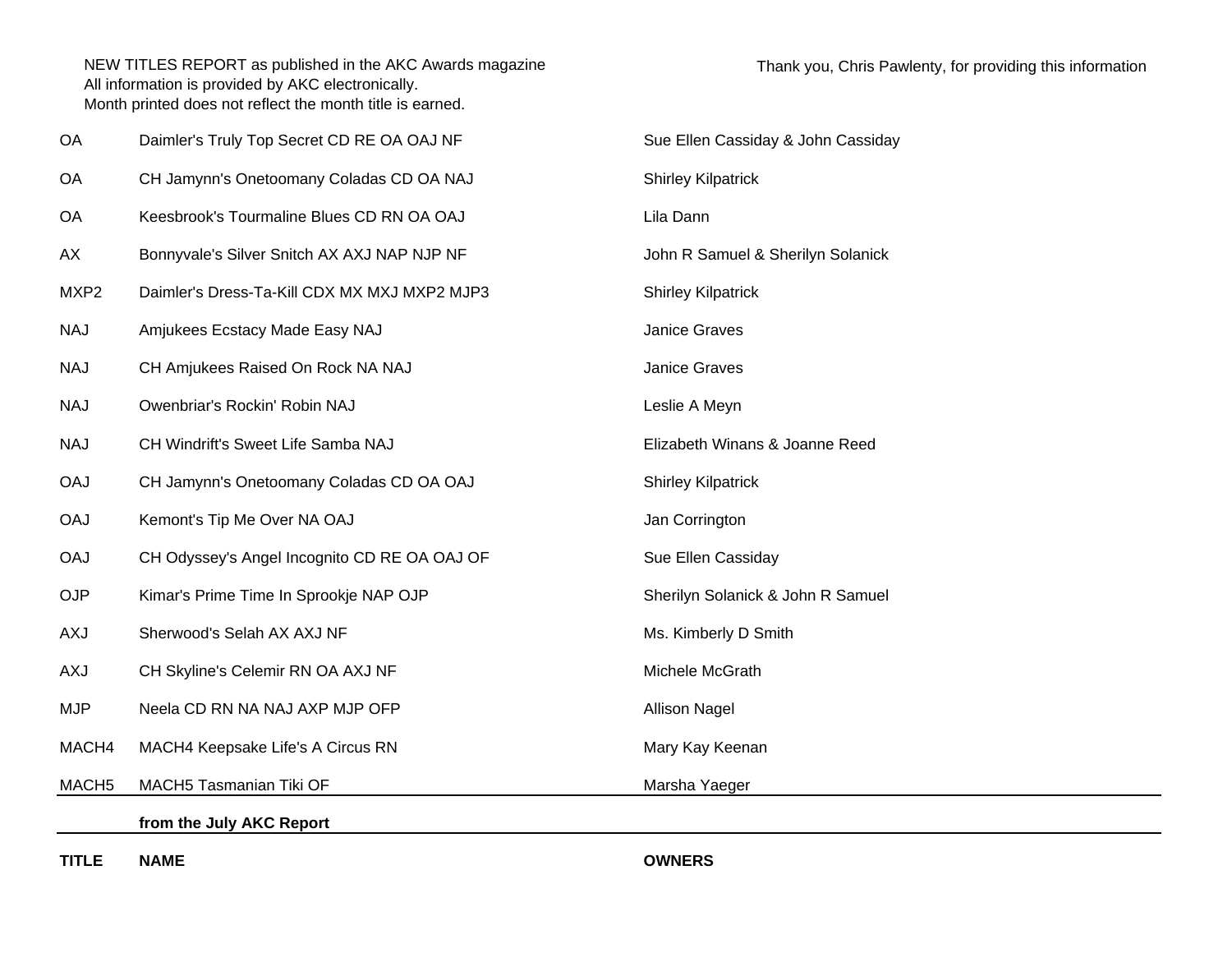| CH              | CH Athena Enchanted Party Girl                     | Kathryn Dodge & Jennifer Sturgeon                            |
|-----------------|----------------------------------------------------|--------------------------------------------------------------|
| <b>CH</b>       | CH Cambrys Do You Mind If I Smoke?                 | Camille Bray                                                 |
| <b>CH</b>       | CH Cari-On The World Is My Oyster                  | Karen K Low & Dennis Le Houillier & Rene Sauser & Nelman Low |
| <b>CH</b>       | CH Confetti Admiraal Kissmy Grits                  | Lori Hooper                                                  |
| <b>CH</b>       | CH Dryriver I'M Full O Blarney                     | LYNNETTE LOSACCO & Tari Casey                                |
| <b>CH</b>       | CH Karina's One Hot Ticket                         | Susan W Cook & Vickie L Louie                                |
| <b>CH</b>       | CH Kiona's Look Who's Talkin Cambry                | Camille Bray                                                 |
| <b>CH</b>       | CH Purrkees Just In Thyme                          | Nancy Ellis & Jim Ellis                                      |
| <b>CH</b>       | CH Richwoods Hold Ontothe Magic                    | Charlotte A. Richards & Nori Goodhue & Gene Goodhue          |
| <b>CH</b>       | CH Soleil's Original Fire                          | Kimberlie Mccue                                              |
| <b>CH</b>       | CH Summerwind's Rigatoni                           | Michael Shaw & Jean Gauchat-Hargis & Joshua Hargis           |
| <b>CH</b>       | CH Trumpet's Danger Zone                           | Tina Baldwin                                                 |
| CD              | Dreamwoods Too Hot To Handle CD                    | Dawn Roberts & Donelle Roberts-Burrill                       |
| CD              | Sonata's Start Your Engines CD RE AX AXJ OF        | Mary Beth Wajda                                              |
| <b>CDX</b>      | CH Keepsake Firestarter CDX RA NA OAJ NF           | Jean Munger                                                  |
| <b>CDX</b>      | CH Keesbrook's Opal Essence CDX                    | <b>Marion Crain</b>                                          |
| <b>CDX</b>      | Keesbrook's Tourmaline Blues CDX RN OA OAJ         | Lila Dann                                                    |
| UDX2            | CH MACH2 Keepsake Giving Me Chills UDX2 OM1        | Margaret Bissell                                             |
| UDX5            | CH OTCH MACH2 Keepsake Moonlight Serenade UDX5 OM1 | Margaret Bissell                                             |
| OM <sub>1</sub> | CH OTCH MACH2 Keepsake Moonlight Serenade UDX5 OM1 | <b>Margaret Bissell</b>                                      |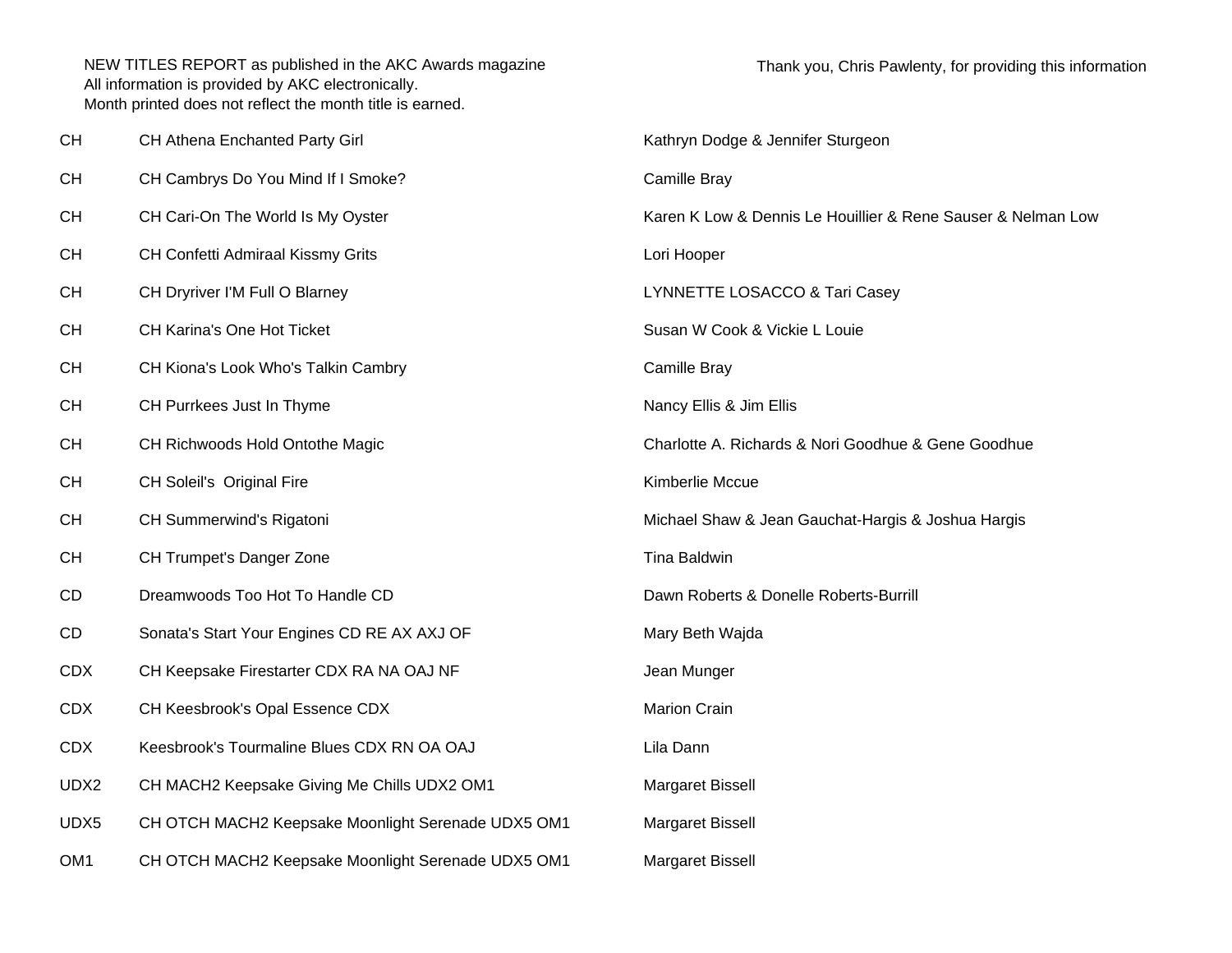| <b>RN</b> | Cara Woodhill Unlimited Credit RN                | Heather Myers & Pamela L Hildebrand                      |
|-----------|--------------------------------------------------|----------------------------------------------------------|
| <b>RN</b> | CH Daimler's Luck Be A Lady At Indykees RN       | Pamela L Hildebrand                                      |
| <b>RN</b> | <b>Foxfair Audacious RN</b>                      | Deborah A Lynch & Jeanne Buente                          |
| <b>RN</b> | <b>Greykees Prince Charming RN</b>               | <b>Steve Dworkin</b>                                     |
| <b>RN</b> | CH Keesforever American Dream RN                 | Ed Ostransky & Carolyn Ostransky                         |
| <b>RN</b> | CH Keeshoda's Dream Cruiser RN                   | Joyce Potoff                                             |
| <b>RN</b> | Kemont's Highland Lass RN NAJ                    | Sharon Rehder                                            |
| <b>RN</b> | Kimar T Goldcard Peters RN                       | Alexander Peters & Linh Peters & Kimberly Wallace-Schall |
| <b>RN</b> | CH Kj's Father Knows Best RN                     | traci wasser                                             |
| <b>RN</b> | CH Kj's Oh I Wund-R-Y RN OA OAJ                  | <b>Emily Taggart</b>                                     |
| <b>RN</b> | CH Markwright's Oops I Didlt Again RN            | Ann M Mchugh                                             |
| <b>RN</b> | CH Richwoods Special Forces RN                   | Elizabeth D Fortino & Charlotte A Richards               |
| <b>RN</b> | Swankee's Harvest Magic RN                       | Donna Powell & Marti Carr                                |
| <b>RN</b> | CH Wolfers Breathless Work Of Art RN             | Robert L Fowler & Bonnie S Fowler                        |
| <b>RA</b> | <b>Foxfair Audacious RA</b>                      | Deborah A Lynch & Jeanne Buente                          |
| <b>RA</b> | CH Foxfair Puttin' On The Ritz RA                | Anita Williams & Jeanne Buente                           |
| <b>RA</b> | CH Keepsake Firestarter CDX RA NA OAJ NF         | Jean Munger                                              |
| <b>RA</b> | Linh's Little Tanuki Peters RA                   | Linh Peters & Alex Peters                                |
| <b>RA</b> | CH Parrkees Perpetual Motion At Shoreline RA NAJ | Patricia Voyles & Tawn Sinclair & Eileen A Parr          |
| <b>RA</b> | Sefina Halulu RA NAJ                             | Leslie A. Meyn                                           |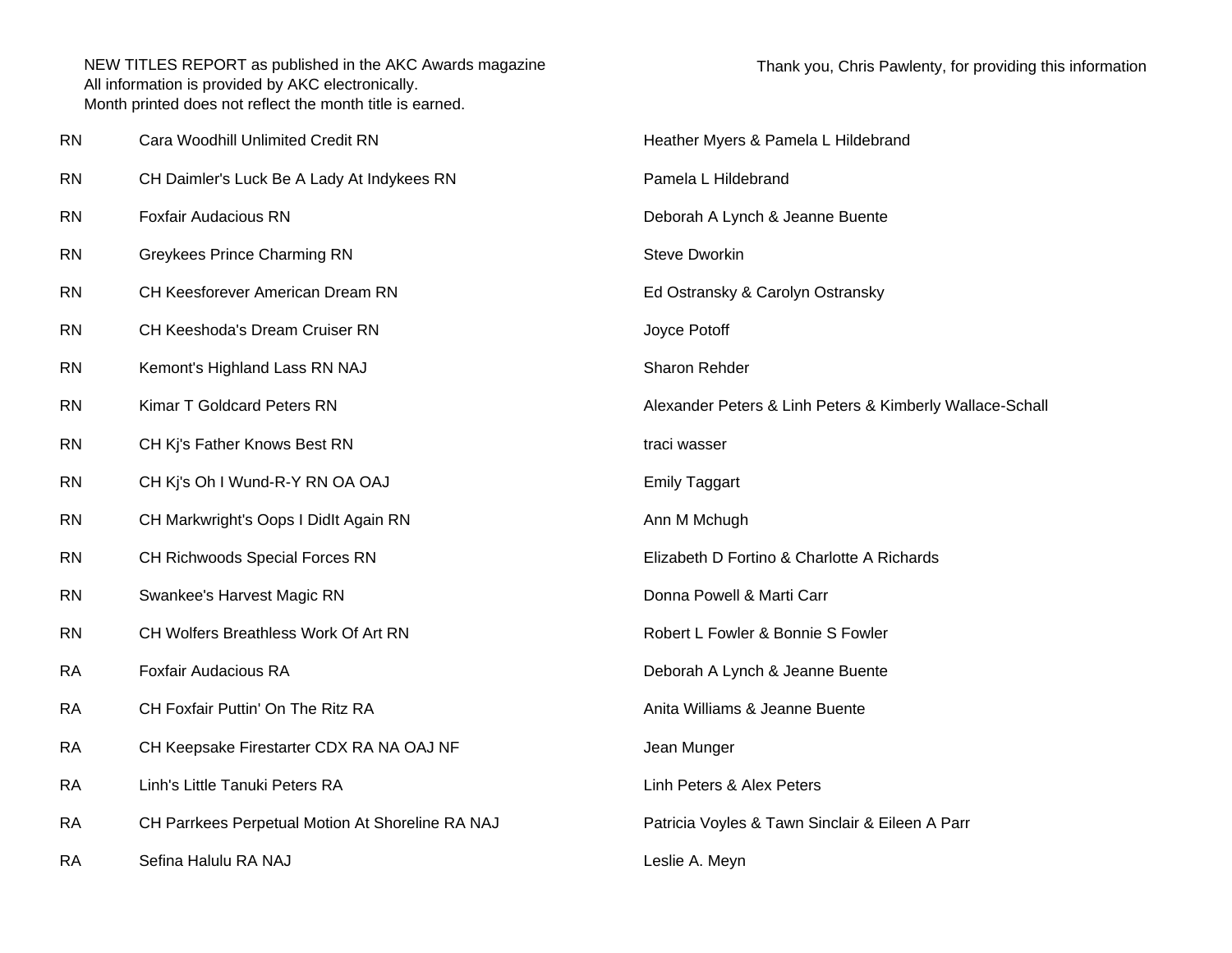| <b>RE</b>        | Markwrights Secret Of My Success RE              | Elizabeth Pollen                                |
|------------------|--------------------------------------------------|-------------------------------------------------|
| <b>RE</b>        | Quincy RE                                        | Linda Rodenspiel                                |
| <b>RE</b>        | Sonata's Start Your Engines CD RE AX AXJ OF      | Mary Beth Wajda                                 |
| RAE <sub>2</sub> | CH Jocose Jamaica'N Me Crazy CDX RAE2            | KRISTINA WITZKA & Mrs. Maureen Garappolo        |
| <b>NA</b>        | Amjukees Ecstacy Made Easy NA NAJ                | Janice Graves                                   |
| <b>NA</b>        | Spirit's Ready For Prime Time NA NAJ             | Joni Griffith                                   |
| <b>NAP</b>       | Vandys Nydia CDX RAE NA NAJ NAP NJP              | Barbara Eng & Carole Henry                      |
| <b>OA</b>        | CH Amjukees Raised On Rock OA NAJ                | Janice Graves                                   |
| OA               | Kameo's Highlander OA OAJ                        | Debra J Mennel                                  |
| OA               | Keepsake Hot As A Pistol OA OAJ                  | Mary Kay Keenan                                 |
| <b>OA</b>        | CH Keepsake Lite My Fire OA NAJ                  | Margaret Bissell                                |
| OA               | CH Kj's Oh I Wund-R-Y OA OAJ                     | <b>Emily Taggart</b>                            |
| OAP              | Kimar's Prime Time In Sprookje OAP OJP NFP       | Sherilyn Solanick & John R Samuel               |
| AX               | Mandy Durbak AX MXJ                              | <b>Shelley Durbak</b>                           |
| AX               | Rainkees Sweeterned By Shamrock AX OAJ           | Shannon Kelly & Helen Wymore & Sue Ritchie      |
| MX               | Daimler's Gizmos 'N Gadgets RA MX AXJ NF         | Lynne Anderson                                  |
| <b>NAJ</b>       | CH Parrkees Perpetual Motion At Shoreline RN NAJ | Patricia Voyles & Tawn Sinclair & Eileen A Parr |
| <b>NAJ</b>       | Sweetkees Kacy Ruttkay RN NAJ                    | Don Rager & Dawn Rager                          |
| <b>NJP</b>       | Vandys Nydia CDX RAE NA NAJ NAP NJP              | Barbara Eng & Carole Henry                      |
| <b>OAJ</b>       | CH Amjukees Raised On Rock OA OAJ                | <b>Janice Graves</b>                            |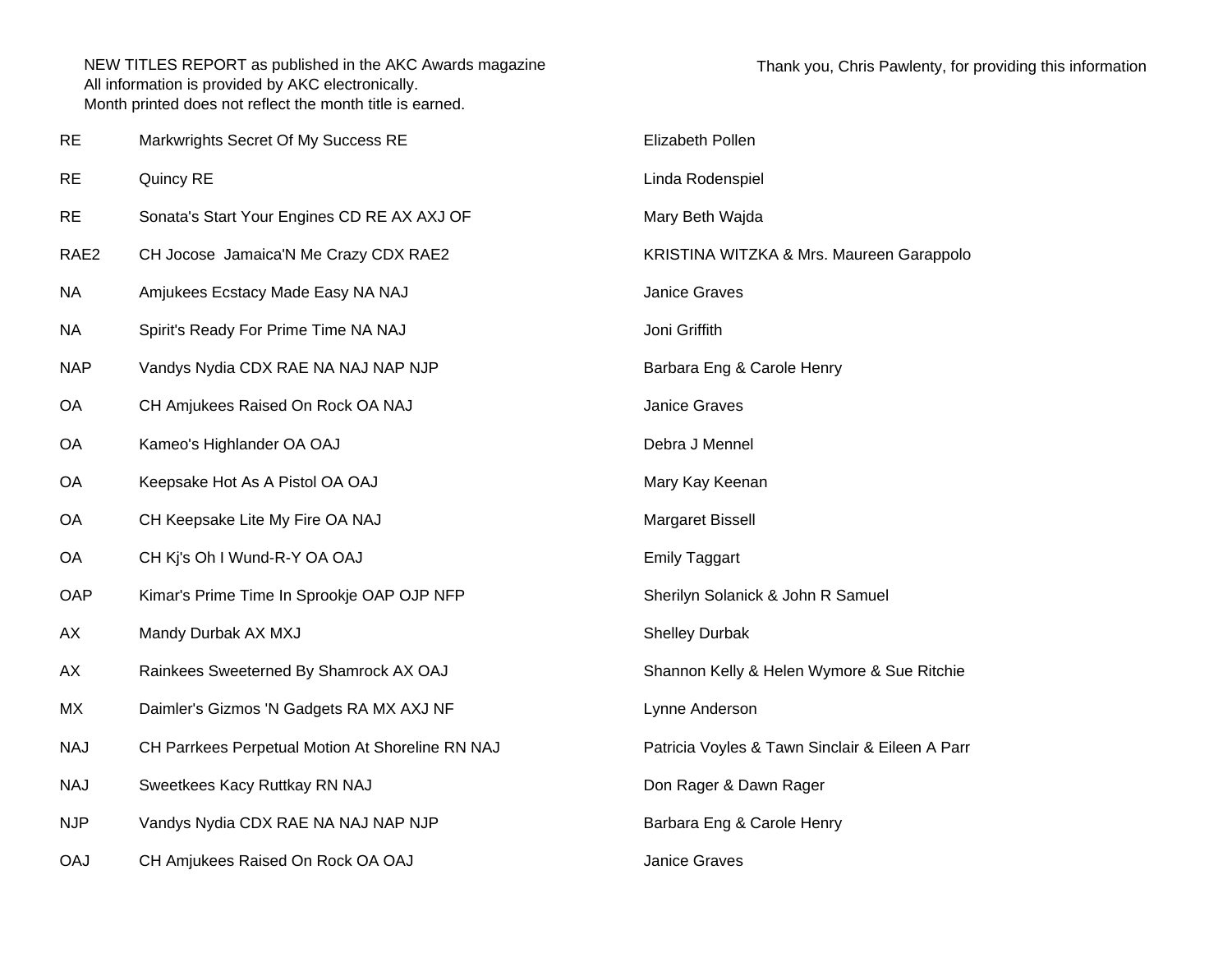| <b>OAJ</b>   | Kameo's Highlander NA OAJ                     | Debra J Mennel                                             |
|--------------|-----------------------------------------------|------------------------------------------------------------|
| <b>OAJ</b>   | Spirit's Ready For Prime Time NA OAJ          | Joni Griffith                                              |
| AXJ          | Rainkees Sweeterned By Shamrock AX AXJ        | Shannon Kelly & Helen Wymore & Sue Ritchie                 |
| <b>MXJ</b>   | Daimler's Gizmos 'N Gadgets RA MX MXJ NF      | Lynne Anderson                                             |
| <b>MXJ</b>   | Trumpet's Kentucky Rain AX MXJ                | Kay Vonnahme                                               |
| <b>MXJ</b>   | Winsome's Right On AX MXJ                     | Alyson Wilson & Kristine Arnds                             |
| <b>NFP</b>   | Kimar's Prime Time In Sprookje OAP OJP NFP    | Sherilyn Solanick & John R Samuel                          |
| <b>NFP</b>   | Shoreline's Lovely Rita NAP OJP NFP           | Linda Rodenspiel                                           |
| OF           | Bonnyvale's Silver Snitch AX AXJ NAP NJP OF   | John R Samuel & Sherilyn Solanick                          |
| OF           | Daimler's Truly Top Secret CD RE OA OAJ OF    | Sue Ellen Cassiday & John Cassiday                         |
| OF           | Sherwood's Selah AX AXJ OF                    | Ms. Kimberly D Smith                                       |
| XF           | Covenant High Priestess RA AX MXJ XF          | Frances D'Amico & Patricia Ferguson                        |
| MACH9        | MACH9 Afkee's Megamotion MXF TQX              | Maureen Waldron                                            |
|              | from the August AKC Report                    |                                                            |
| <b>TITLE</b> | <b>NAME</b>                                   | <b>OWNERS</b>                                              |
| <b>CH</b>    | CH Astarz Twist Of Fate For Cadance           | Cathy E Smith & Donna Stekli & Edna Corney & LaNora Madden |
| <b>CH</b>    | CH C' Keeper's Zig-Zag-Stop                   | Joyce Perkins                                              |
| <b>CH</b>    | CH Daimler Secret Of T'Night                  | Diane Benz & Laura Benz                                    |
| <b>CH</b>    | CH Daimler's Truly Top Secret CD RE OA OAJ OF | Sue Ellen Cassiday & John Cassiday                         |
| <b>CH</b>    | <b>CH Jet's Admiraal Guy Fawkes</b>           | Susan Woodliffe                                            |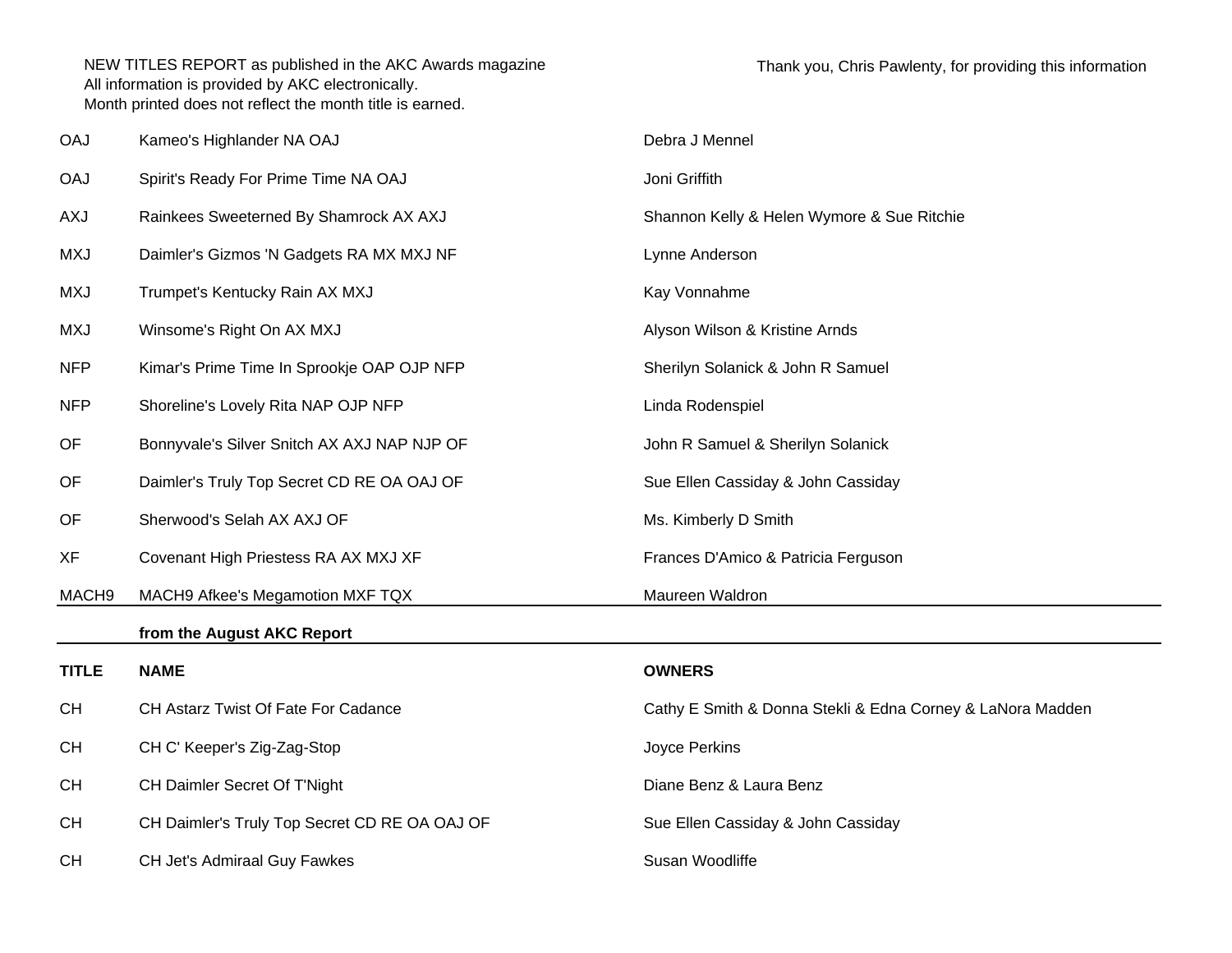| CН        | CH Keesbrook Kealoha Miss B'Gottn                   | Laura Lenci & Brenda Brookes                         |
|-----------|-----------------------------------------------------|------------------------------------------------------|
| СН        | <b>CH Richwood's Special Operations</b>             | Florine Bastuba & Charlotte A Richards               |
| CН        | <b>CH Trumpet's Power Flower</b>                    | Beth Blankenship                                     |
| CН        | CH Twin Trees Shoot For The Moon                    | Karen Evasuik                                        |
| CН        | CH Windrift's Money Talks                           | Joanne Reed                                          |
| GCH       | <b>GCH CH Ashbrook Satin Slippers</b>               | Beth Blankenship & Linda Moss                        |
| GCH       | <b>GCH CH Daimler's Caviar Dreams</b>               | Terry Benz & Cathy Cinnamon & Diane Benz             |
| GCH       | GCH CH Legend's Purple Reign                        | Deanna Cox & Margaret White & Colton Johnson         |
| GCH       | <b>GCH CH Shamrock's Captain Stormalong</b>         | William Milwee & Wanda Milwee                        |
| CD        | CH Baronwood's Quantum Leap CD                      | Gene Anne Nichols & Donna Smith                      |
| CD        | Covenant High Priestess CD RA AX MXJ XF             | Frances D'Amico & Patricia Ferguson                  |
| CD        | Covenant Rising Sun CD RA MX MXJ XF                 | Patricia Ferguson & Frances D'Amico                  |
| СD        | Sun-Kiss Roxy CD RE                                 | Kathleen A Bloden & Donna Williams & Ernest Williams |
| СD        | Trumpet's Grand Illusion CD                         | Jeff Arway & Denise Arway                            |
| CDX       | CH Keepsake Hurricane Bizy CDX                      | <b>Gene Anne Nichols</b>                             |
| RN        | <b>CH Vandys Queez RN</b>                           | Theresa Bricker & Carole Henry                       |
| RA        | Tapestry's Matinee Idol RA NA                       | Donna L Schmitt                                      |
| <b>RE</b> | CH Shoreline Guinness For Barkee CD RE OA OAJ       | Robyn M Mcnutt & Tawn Sinclair & Blaine E Mcnutt     |
| NΑ        | CH Parrkees Perpetual Motion At Shoreline RA NA NAJ | Patricia Voyles & Tawn Sinclair & Eileen A Parr      |
| NΑ        | Trumpet's U Started It NA                           | Harold Brizee & Patti Brizee                         |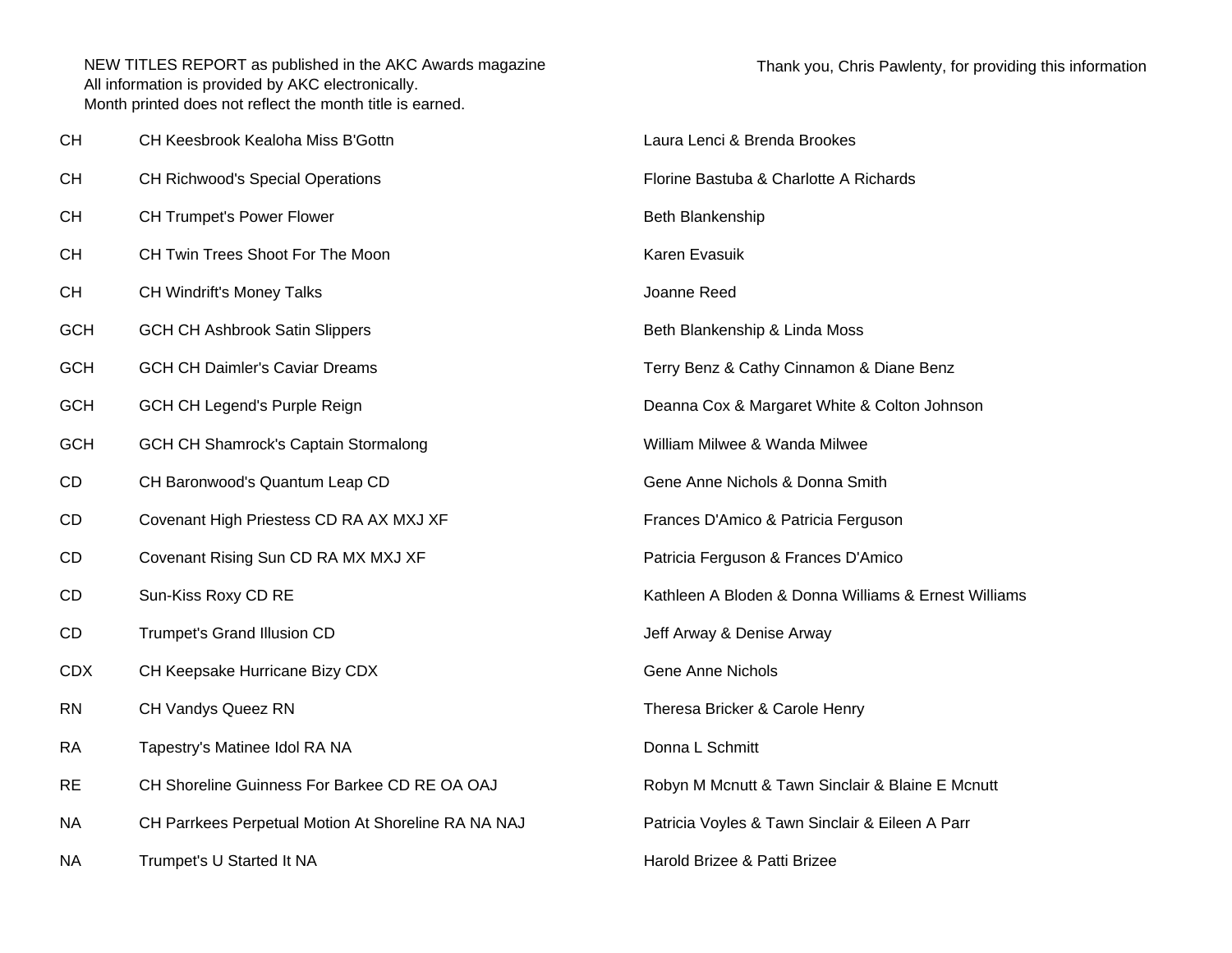| <b>NAJ</b> | Trumpet's U Started It NA NAJ                 | Harold Brizee & Patti Brizee                               |
|------------|-----------------------------------------------|------------------------------------------------------------|
| AXJ        | Rodney Harold Rufus CD RAE OA AXJ             | Elizabeth Strick                                           |
| AXJ        | CH Shoreline Guinness For Barkee CD RE OA AXJ | Robyn M Mcnutt & Tawn Sinclair & Blaine E Mcnutt           |
| AJP        | Kimar's Prime Time In Sprookje OAP AJP NFP    | Sherilyn Solanick & John R Samuel                          |
| MXJ        | Sherwood's Selah AX MXJ OF                    | Ms. Kimberly D Smith                                       |
| MXF        | Cari-On Cool Hand Luke AX MXJ MXF             | Tom Ballen & Amy Ballen & Rene Sauser & Dennis Lehouillier |
|            |                                               |                                                            |

## **from the September AKC Report**

| <b>TITLE</b> | <b>NAME</b>                             | <b>OWNERS</b>                                            |
|--------------|-----------------------------------------|----------------------------------------------------------|
| CH           | CH Allante's Ocean De Lumiere           | Julie North & Jason North                                |
| <b>CH</b>    | <b>CH Ashbrook's Cliffhouse Chaos</b>   | Debbie Herd & Linda Moss                                 |
| <b>CH</b>    | CH Astarz Once Upon A Time              | Donna Stekli & Kathryn Barker                            |
| <b>CH</b>    | <b>CH Cliffhouse's Belle Starr</b>      | Kathleen M Trieschmann                                   |
| <b>CH</b>    | CH Daimler's Louis Xiii De Rémy Martin  | Terry Benz & Diane Benz                                  |
| <b>CH</b>    | <b>CH Daimler's Rocket's Red Glare</b>  | Judy Kehoe & Diane Benz & Steve Kehoe                    |
| <b>CH</b>    | <b>CH Darkenwald Elessar Shainakees</b> | Ruthann Seibert & Suzette Lefebvre                       |
| <b>CH</b>    | <b>CH Kimar T Goldcard Peters RN</b>    | Alexander Peters & Linh Peters & Kimberly Wallace-Schall |
| <b>CH</b>    | CH Kj's Livin The Dream                 | <b>Shirley Kilpatrick</b>                                |
| <b>CH</b>    | <b>CH Rickees Sweet Explosion</b>       | Esther Carr & Danica Eiswerth                            |
| <b>CH</b>    | CH Showtyme's Happy Feet                | Lori Hooper                                              |
| <b>CH</b>    | CH Sweetkees Amos V Ruttkay             | L Mae Evans                                              |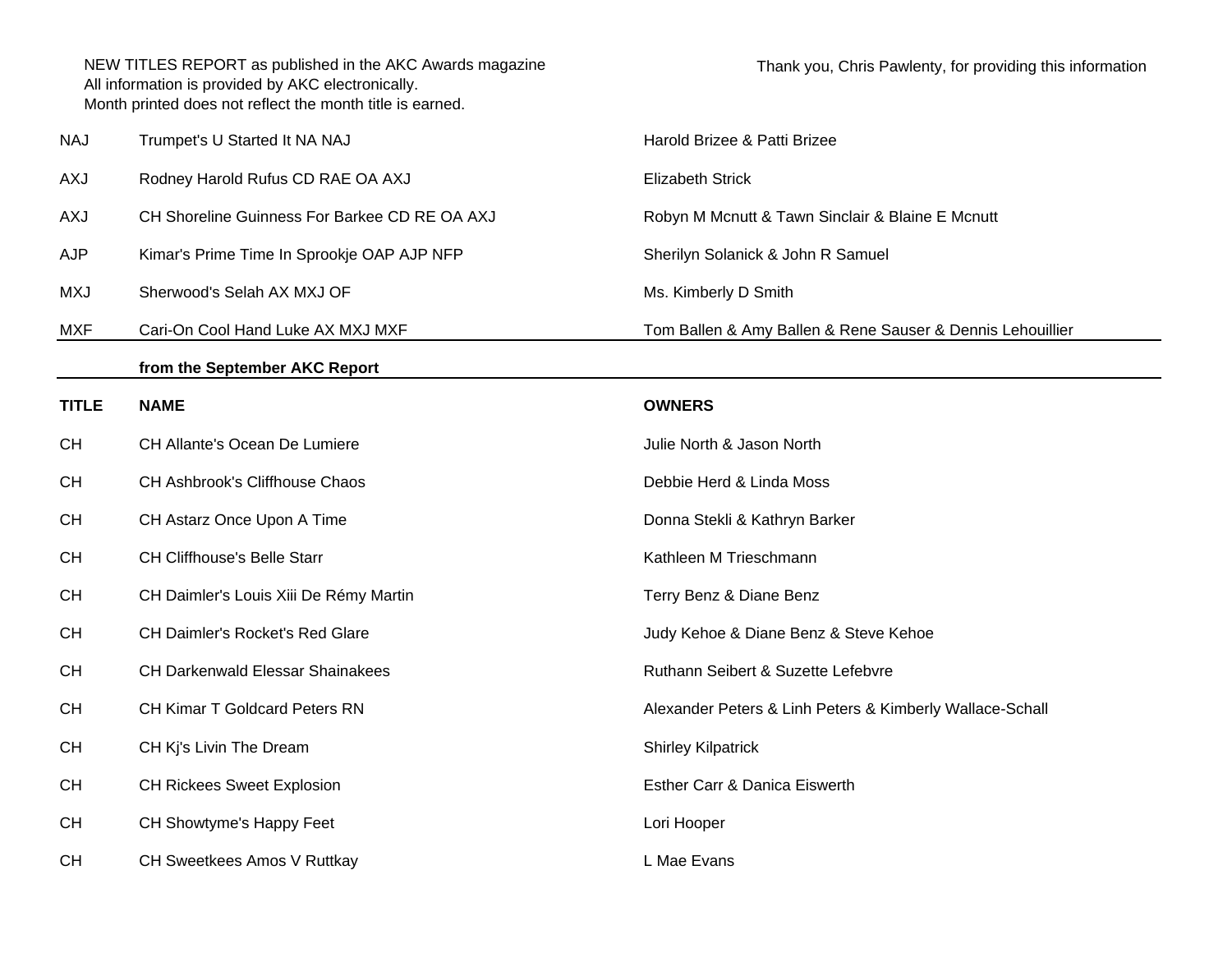| <b>CH</b>  | CH Windrift's Dancing On The River                  | Scott Coleman                                   |
|------------|-----------------------------------------------------|-------------------------------------------------|
| <b>CH</b>  | CH Winsome's Uptown Girl OA OAJ                     | <b>Christa Sheek &amp; Kristine Arnds</b>       |
| <b>GCH</b> | GCH CH Darkenwald Cavalier O' Southcar              | Lynne Hewitt & Suzette Lefebvre                 |
| <b>GCH</b> | <b>GCH CH Karina's Bourbon Street Beat</b>          | Vickie L Louie & Chase Waddell                  |
| <b>GCH</b> | <b>GCH CH Ruttkay Sam I Am</b>                      | L Mae Evans                                     |
| <b>GCH</b> | <b>GCH CH Sprookje Lunar Appellation</b>            | Sal Sorice & Melanie Sorice                     |
| CD         | Wyndjamr's Reflections Of A Blue Moon CD RN         | <b>Stacy Dickinson</b>                          |
| <b>CDX</b> | CH Keepsake Ice On Fire CDX AX AXJ                  | Margaret Bissell                                |
| <b>RN</b>  | Allante's Limited Edition CD RN                     | Lisa L Mueller & Richard L Mueller              |
| <b>RN</b>  | CH Brittlaf's Crackerjack Prize CD RN               | Lisa L Mueller & Richard L Mueller              |
| <b>RN</b>  | CH Covenants Wolf Kees Firestorm RN                 | Jennifer Rother & Anita Houchins                |
| <b>RN</b>  | CH Daimler Wynwood Rhythm N Blues RN                | Lois Albright                                   |
| <b>RN</b>  | CH Regel's Chantilly RN                             | Kathy Sokac                                     |
| <b>RN</b>  | Star-Kees' Proof Positive UD RN                     | Ronnie Sue Leith & Jimmy Kranz & Robin L Stark  |
| <b>RA</b>  | Cara Shadowfax CD RA                                | <b>Judy Elliott</b>                             |
| <b>RA</b>  | Carr Kees Rick's Roosevelt CD RA AX AXJ NJP NF      | Pat Stolte                                      |
| <b>RA</b>  | Covenants Jeweled Sierra RA AX MXJ NF               | Karen Staats & Anita Houchins                   |
| <b>RE</b>  | Covenant Rising Sun CD RE MX MXJ XF                 | Patricia Ferguson & Frances D'Amico             |
| <b>RE</b>  | CH Parrkees Perpetual Motion At Shoreline RE NA NAJ | Patricia Voyles & Tawn Sinclair & Eileen A Parr |
| <b>RE</b>  | CH Riverfox Dora The Explorer RE OA OAJ             | Rebecca B Preston                               |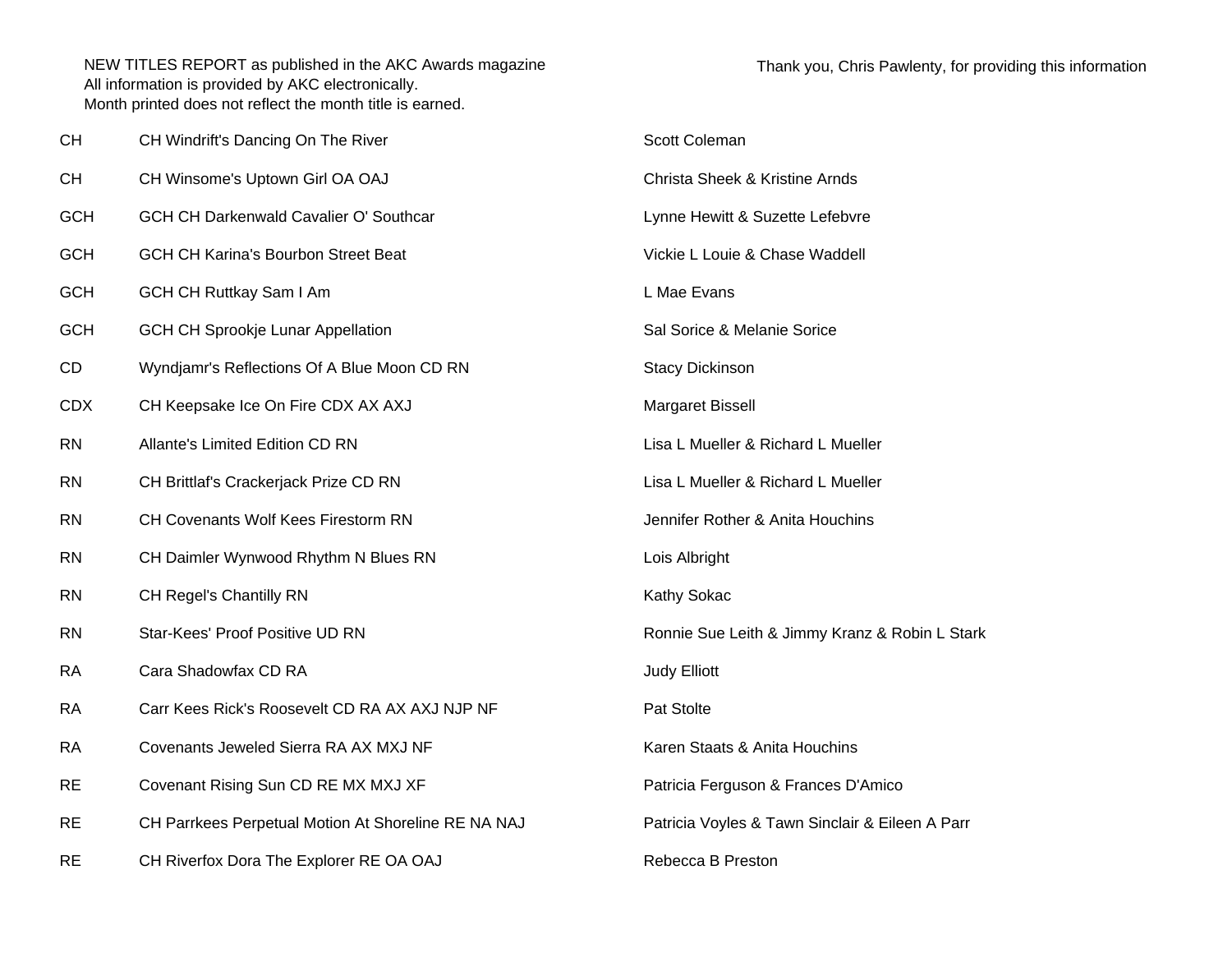| <b>RE</b>  | Shoreline's Ruff N Tuff RE AX AXJ                      | Jocelyn Tipple & Tawn Sinclair                   |
|------------|--------------------------------------------------------|--------------------------------------------------|
| <b>NAP</b> | Carr Kees Rick's Roosevelt CD RA AX AXJ NAP OJP NF NFP | Pat Stolte                                       |
| OA         | CH Skyline's Isabella The Ball OA OAJ                  | Ruth Thompson                                    |
| OA         | Trumpet's U Started It OA OAJ                          | Harold Brizee & Patti Brizee                     |
| АX         | CH Shoreline Guinness For Barkee CD RE AX AXJ          | Robyn M Mcnutt & Tawn Sinclair & Blaine E Mcnutt |
| MX         | Covenant High Priestess CD RA MX MXJ XF                | Frances D'Amico & Patricia Ferguson              |
| MX         | Sherwood's Selah MX MXJ OF                             | Ms. Kimberly D Smith                             |
| <b>MXP</b> | Neela CD RN NA NAJ MXP MJP OFP                         | <b>Allison Nagel</b>                             |
| <b>NAJ</b> | Cinderlad Barefoot In The Park NAJ                     | Leslie Meyn & Patricia Tocalis                   |
| <b>OAJ</b> | CH Daimler's Moonlight Magic CDX RE OA OAJ OAP NJP NF  | Lois Albright                                    |
| <b>OAJ</b> | CH Keepsake Lite My Fire OA OAJ                        | Margaret Bissell                                 |
| <b>OAJ</b> | CH Skyline's Isabella The Ball NA OAJ                  | Ruth Thompson                                    |
| <b>OAJ</b> | Trumpet's U Started It NA OAJ                          | Harold Brizee & Patti Brizee                     |
| <b>OAJ</b> | CH Windrift's Sweet Life Samba OAJ                     | Elizabeth Winans & Joanne Reed                   |
| <b>OJP</b> | Carr Kees Rick's Roosevelt CD RA AX AXJ NAP OJP NF NFP | Pat Stolte                                       |
| <b>OJP</b> | Majikees Spirit In The Dark RN OAP OJP                 | John A & Joan Malak                              |
| OJP        | My Kee OJP                                             | Dina Zinnes                                      |
| <b>OJP</b> | Star-Kees' Wags To Wriches NAP OJP                     | Dina Zinnes                                      |
| <b>AXJ</b> | B Mi Glamour Gal O' Mine RE OA AXJ OAP AJP             | Patricia Dunham                                  |
| AXJ        | CH Daimler's Truly Top Secret CD RE OA AXJ OF          | Sue Ellen Cassiday & John Cassiday               |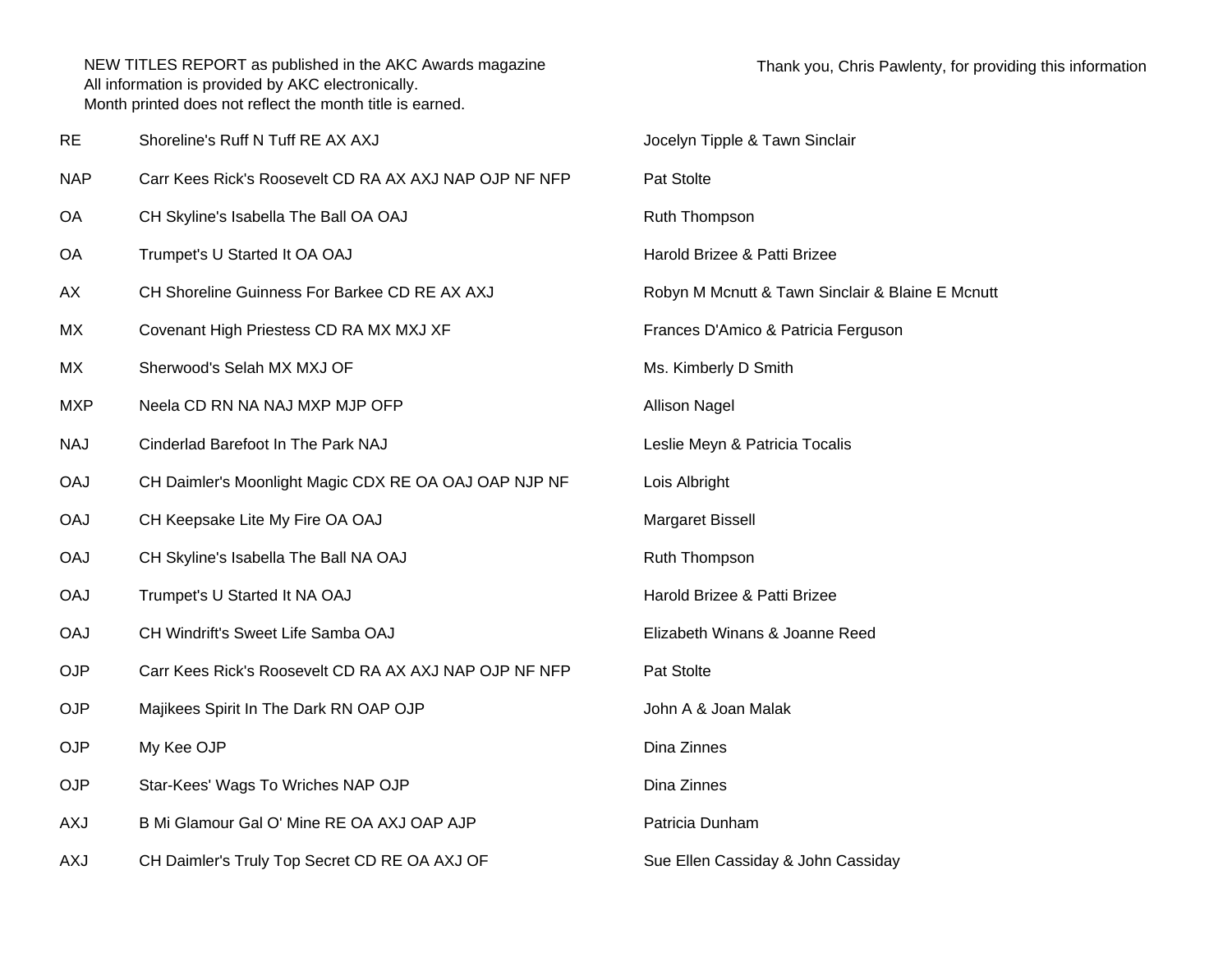| <b>AXJ</b>       | Keepsake Hot As A Pistol OA AXJ                        | Mary Kay Keenan                                  |
|------------------|--------------------------------------------------------|--------------------------------------------------|
| <b>MXJ</b>       | CH Daimler's Summer Adventure CDX RA AX MXJ OF         | Joy-Ann Pool                                     |
| MJP <sub>2</sub> | Darkenwald Second Spirit CDX RAE MX MXJ MJP2 XFP       | Patricia Ferguson & Fran D'Amico                 |
| <b>NF</b>        | Enreveyar Carmen RN OA NAJ NF                          | Janice Moran                                     |
| <b>NF</b>        | MACH Geluk Miss Daffodil Hillside CDX RN NF            | M Frances Boyle                                  |
| <b>NF</b>        | Greykees Prince Charming RN NF                         | <b>Steve Dworkin</b>                             |
| <b>NF</b>        | Rodney Harold Rufus CD RAE OA AXJ NF                   | <b>Elizabeth Strick</b>                          |
| <b>NF</b>        | Sweetkees Kacy Ruttkay RN NAJ NF                       | Don Rager & Dawn Rager                           |
| <b>NFP</b>       | Carr Kees Rick's Roosevelt CD RA AX AXJ NAP OJP NF NFP | Pat Stolte                                       |
| XF               | Sherwood's Selah MX MXJ XF                             | Ms. Kimberly D Smith                             |
|                  |                                                        |                                                  |
|                  | from the October AKC Report                            |                                                  |
| <b>TITLE</b>     | <b>NAME</b>                                            | <b>OWNERS</b>                                    |
| <b>CH</b>        | CH Alpine's Keesrich Rosebud                           | Gail Riches & Tina Baldwin                       |
| <b>CH</b>        | CH Astarz Heart Of Gold                                | Donelle Dermer & Donna Stekli & Michael Dermer   |
| <b>CH</b>        | CH Karolina's Ought To Be Bonnyvale                    | Don Day & Darlene Bosch & Nancy Day & Pat Stroud |
| <b>CH</b>        | CH Keepyrs Kiss This                                   | Gayle L Beckhart & Robert A Beckhart             |
| <b>CH</b>        | CH Masada's Spinnakees' Danzig                         | Nancy E Ferri & Kandace L Ferri                  |
| <b>CH</b>        | CH Quest You'Re So Vain                                | <b>Maureen Winters</b>                           |
| <b>CH</b>        | CH Shamrock's Sydney Harbour                           | Teresa Cook & Helen Wymore                       |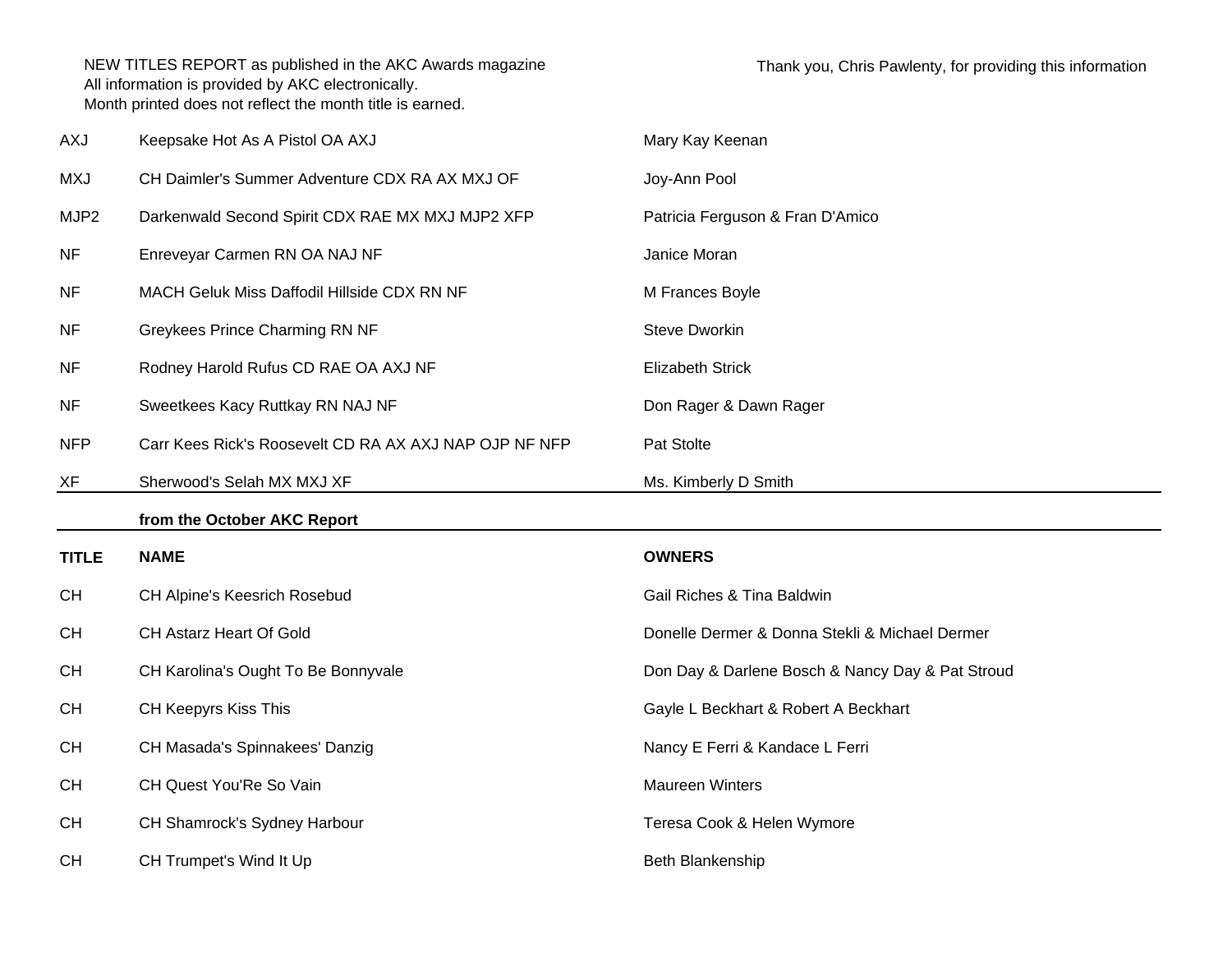| <b>GCH</b>        | GCH CH Baronwood Infinity And Beyond               | <b>KELLI DENTON &amp; Donna Smith</b>                    |
|-------------------|----------------------------------------------------|----------------------------------------------------------|
| <b>GCH</b>        | <b>GCH CH Parrkees Cruisin' For A Bruisin'</b>     | Eileen A Parr & James K Parr                             |
| CD                | Seacrest Bebopreboprhubarbpie CD RE OA AXJ         | Karen Sheahan                                            |
| CD                | Tamalpa Mountain Pride CD RN                       | Jeffrey A Moritz                                         |
| <b>RN</b>         | CH Cascadia Once In A Blue Moon RN                 | Rachel Johnston & Helen L Wymore                         |
| <b>RN</b>         | Majikees Chocolate Mystic Mint RN NA NAJ NF        | John A & Joan Malak                                      |
| <b>RN</b>         | Tamalpa Mountain Pride RN                          | Jeffrey A Moritz                                         |
| <b>RA</b>         | MACH Geluk Miss Daffodil Hillside CDX RA NF        | M Frances Boyle                                          |
| <b>RA</b>         | CH Kimar T Goldcard Peters RA                      | Alexander Peters & Linh Peters & Kimberly Wallace-Schall |
| <b>RA</b>         | Wyndjamr's Reflections Of A Blue Moon CD RA        | <b>Stacy Dickinson</b>                                   |
| <b>NA</b>         | Greykees Prince Charming RN NA NF                  | Steve Dworkin                                            |
| <b>OA</b>         | CH Foxfair Impetuous RA OA NAJ                     | Deborah A Lynch & Jeanne Buente                          |
| <b>OA</b>         | Spirit's Ready For Prime Time OA OAJ               | Joni Griffith                                            |
| OAP               | Shoreline's Lovely Rita OAP OJP NFP                | Linda Rodenspiel                                         |
| <b>NAJ</b>        | CH Nightwind Mighty Mac NAJ NAP NJP                | Michael J Coates Jr.                                     |
| MJP4              | Daimler's Dress-Ta-Kill CDX MX MXJ MXP2 MJP4       | <b>Shirley Kilpatrick</b>                                |
| <b>NF</b>         | CH Keepsake Ice On Fire CDX AX AXJ NF              | Margaret Bissell                                         |
| MACH <sub>2</sub> | CH MACH2 Shoreline's Tuff Act To Follow CDX RAE XF | Tawn Sinclair & John Sinclair                            |
|                   | from the November AKC Report                       |                                                          |

**TITLE**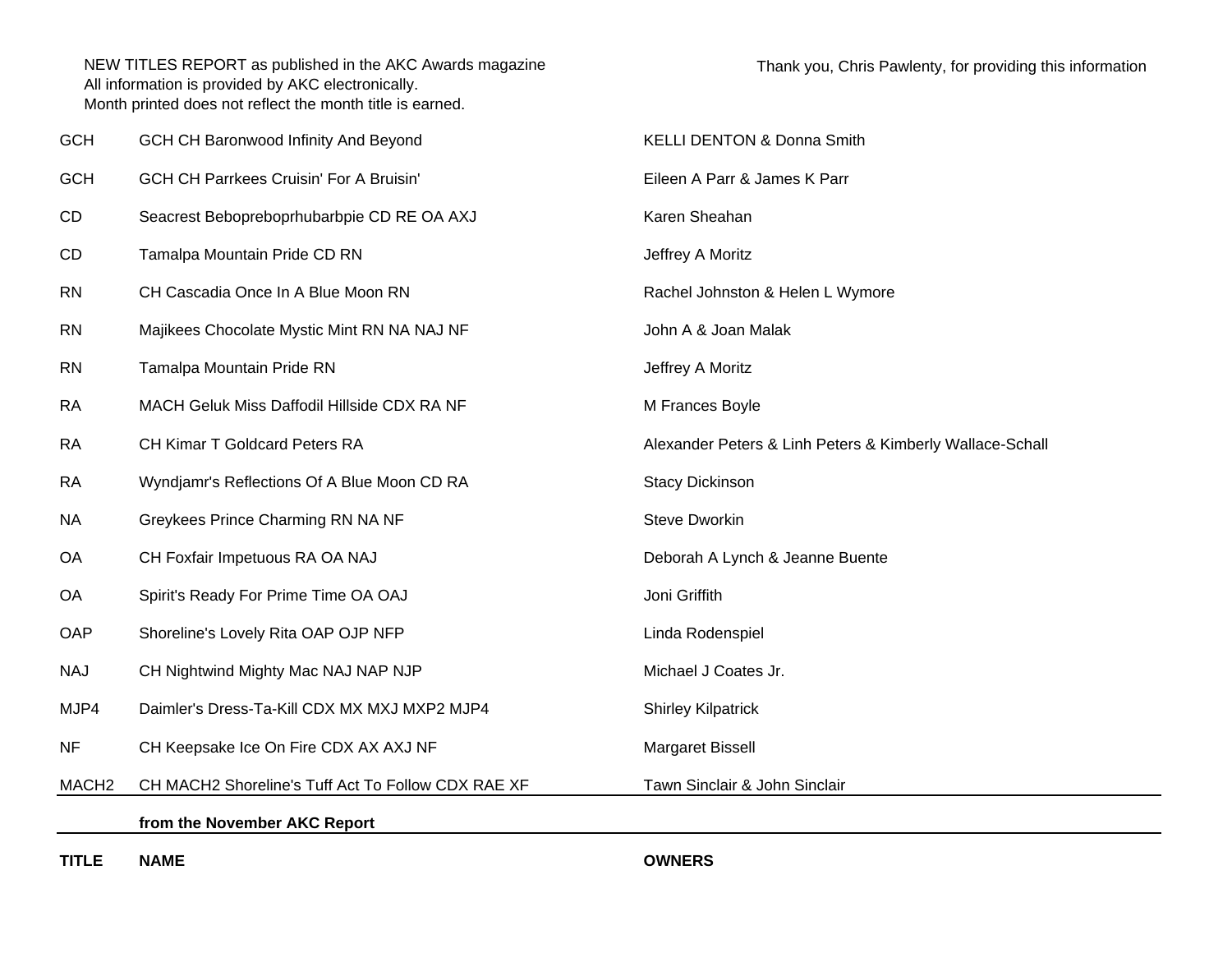| СH              | CH Ashbrook's Swinga Shillelagh At Cliffhouse | Kathy Trieschmann & Linda Moss                         |
|-----------------|-----------------------------------------------|--------------------------------------------------------|
| СH              | CH Copykee's Cryo Victory V Vosdal            | Cherrie Treber & John Treber                           |
| СH              | CH Greykees Mckee The Mouse                   | Bill Palmer & Steve Dworkin & Carol Palmer             |
| СH              | CH Jen'Ndi's Epic Flyn' Wasp                  | Leslie R Perkins                                       |
| СH              | CH Jen'Ndi's Epicdgs Princess Zelda           | Diane D Wright & Leslie Perkins                        |
| CН              | CH Spektacles Feast For The Eyes              | Brenda Sommers & Jennifer McClure                      |
| СH              | CH Sun-Kiss Vannah                            | <b>Sharon Miller</b>                                   |
| CН              | <b>CH Trumpet's American Girl</b>             | Kathleen Trieschmann                                   |
| СH              | CH Trumpet's Got To Be Bonnyvale N' Karolina  | Beth Blankenship                                       |
| СH              | CH Twin Trees Hot To Trot                     | Karen Evasuik & Steve Evasuik                          |
| СH              | CH Windrift's Moon Over Wall Street           | Richard Ward & Mary Ward                               |
| <b>GCH</b>      | <b>GCH CH Cinderlad Mama Mia</b>              | CHARLES ZIMMERMAN & Sandra Zimmerman & Debra Leonard   |
| <b>GCH</b>      | GCH CH Dreamwoods Rock The Boat               | Debra A Tousey & Karen Evasuik                         |
| <b>GCH</b>      | GCH CH Jen'Ndi Keeburnie Xmas Belle           | Diane Wright                                           |
| <b>GCH</b>      | GCH CH Karolina Bonnyvale Meant To Be         | Bill Stroud & Darlene Bosch & Donna Smith & Pat Stroud |
| <b>GCH</b>      | <b>GCH CH Markwright's Bourne Supremacy</b>   | Darla Daugherty & David Daugherty                      |
| <b>GCH</b>      | <b>GCH CH Windrift's Dance To The Music</b>   | Joanne Reed                                            |
| CD              | CH Allante's Grand Larceny CD                 | Cynthia Tumiel                                         |
| CD              | Vali's Adeste Fidelis CD RN                   | Pat Stolte                                             |
| OM <sub>2</sub> | CH MACH2 Keepsake Giving Me Chills UDX2 OM2   | <b>Margaret Bissell</b>                                |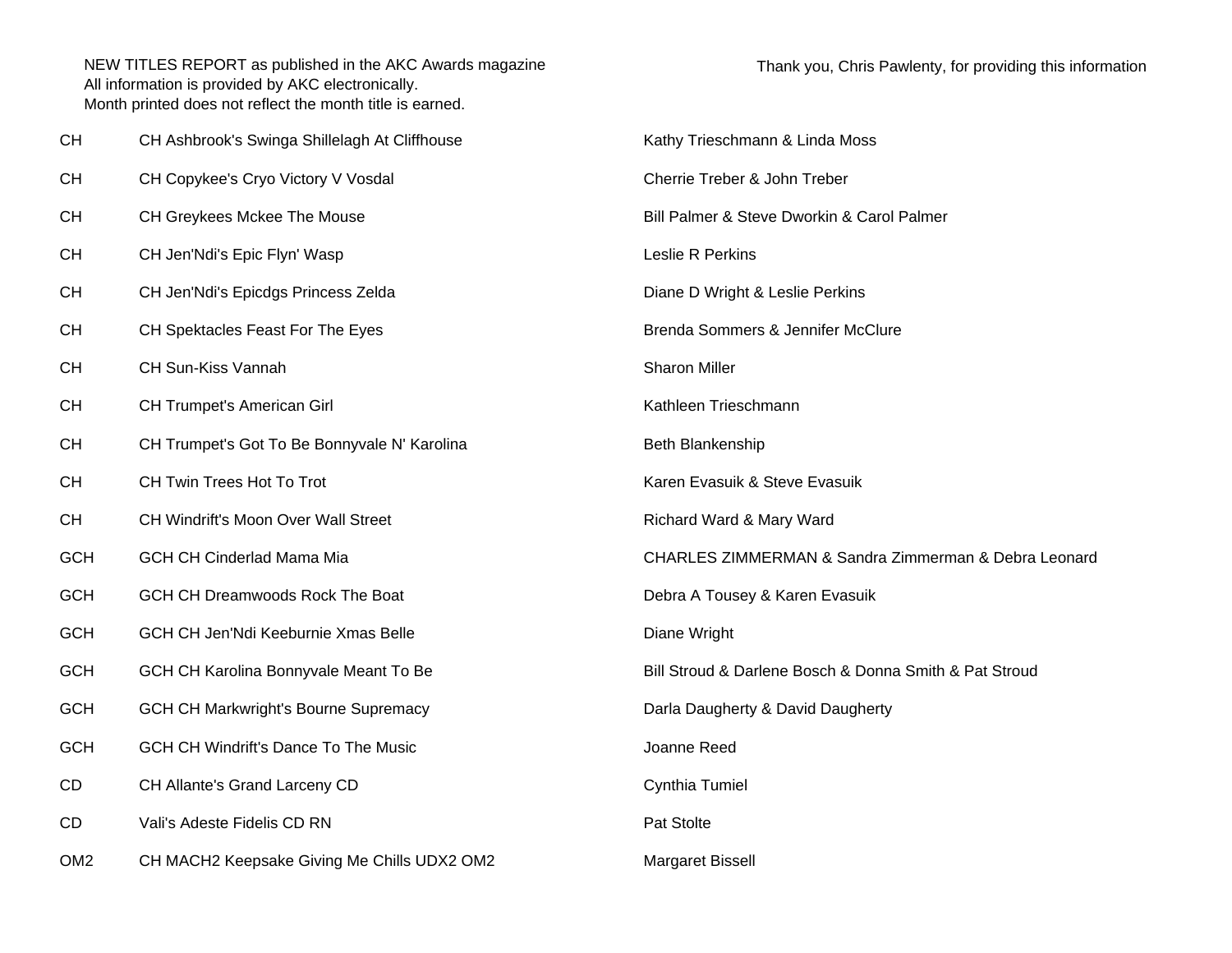| BN         | CH Riverfox Dora The Explorer BN RE OA OAJ    | Rebecca B Preston                              |
|------------|-----------------------------------------------|------------------------------------------------|
| <b>RN</b>  | Vali's Adeste Fidelis RN                      | Pat Stolte                                     |
| <b>RA</b>  | CH Regel's Chantilly RA                       | Kathy Sokac                                    |
| <b>RA</b>  | Star-Kees' Proof Positive UD RA               | Ronnie Sue Leith & Jimmy Kranz & Robin L Stark |
| <b>RA</b>  | Vandys Titania CD RA                          | Barbara Eng & Carole Henry                     |
| <b>RE</b>  | Sweet Pea's Molly RE                          | Kathleen Ayala                                 |
| <b>NA</b>  | Shamrock Chicken O' The Sea NA                | Loretta Sue Hunt & Phillip Hunt                |
| <b>NAP</b> | CH Imagine Sherwood B Funny RN NAP NJP        | Carolyn Schaldecker                            |
| <b>NAP</b> | My Kee NAP OJP                                | Dina Zinnes                                    |
| AX         | B Mi Glamour Gal O' Mine RE AX AXJ OAP AJP    | Patricia Dunham                                |
| AX         | CH Daimler's Truly Top Secret CD RE AX AXJ OF | Sue Ellen Cassiday & John Cassiday             |
| AX         | CH Kj's Oh I Wund-R-Y RN AX AXJ               | <b>Emily Taggart</b>                           |
| AX         | Rodney Harold Rufus CD RAE AX AXJ NF          | <b>Elizabeth Strick</b>                        |
| <b>NAJ</b> | CH Candylane's Ikon Extravagant Edition NAJ   | Ruth Thompson & Kathi Fleischer                |
| <b>NAJ</b> | Greykees Prince Charming RN NA NAJ NF         | <b>Steve Dworkin</b>                           |
| <b>NAJ</b> | CH Windrift's Samba NAJ                       | Joanne Reed                                    |
| <b>NJP</b> | CH Imagine Sherwood B Funny RN NAP NJP        | Carolyn Schaldecker                            |
| <b>NJP</b> | Kody NJP                                      | Dina Zinnes                                    |
| <b>NJP</b> | Sylvan Salsa NA NAJ NJP                       | Ann Elders & Maureen Larsen                    |
| <b>OAJ</b> | CH Nightwind Mighty Mac OAJ NAP NJP           | Michael J Coates Jr.                           |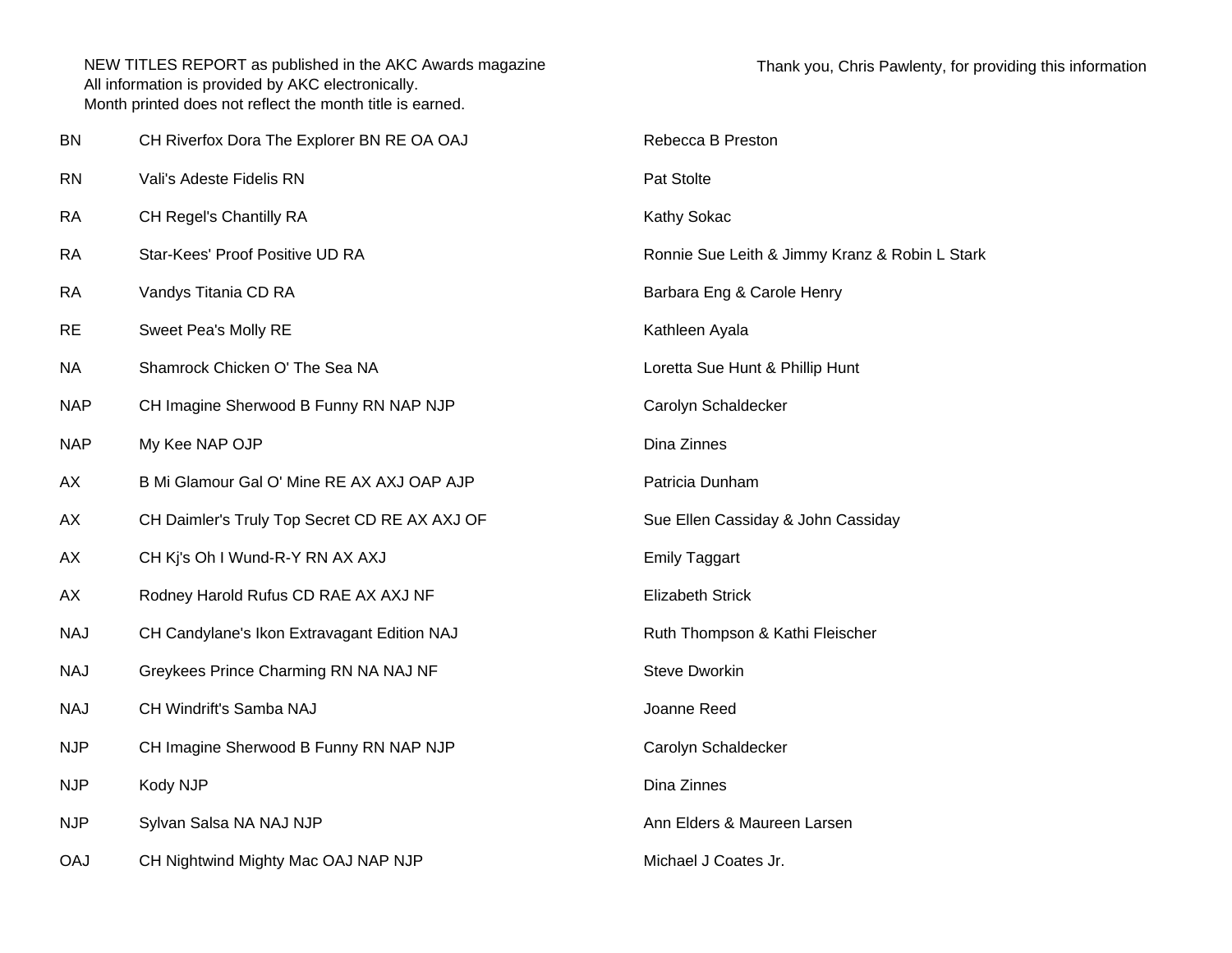| OJP               | Vandys Nydia CDX RAE NA NAJ NAP OJP                    | Barbara Eng & Carole Henry                                         |
|-------------------|--------------------------------------------------------|--------------------------------------------------------------------|
| AXJ               | CH Keepsake Lite My Fire OA AXJ NF                     | Margaret Bissell                                                   |
| AXJ               | CH Kj's Oh I Wund-R-Y RN AX AXJ                        | <b>Emily Taggart</b>                                               |
| <b>MXJ</b>        | Bonnyvale's Silver Snitch AX MXJ NAP NJP OF            | John R Samuel & Sherilyn Solanick                                  |
| <b>NF</b>         | CH Keepsake Lite My Fire OA OAJ NF                     | Margaret Bissell                                                   |
| <b>NF</b>         | CH Kj's Oh I Wund-R-Y RN AX AXJ NF                     | <b>Emily Taggart</b>                                               |
| <b>NF</b>         | CH Windrift's Samba NAJ NF                             | Joanne Reed                                                        |
| <b>NF</b>         | CH Winsome's Reason To Believe AX AXJ NF               | Kristine Arnds                                                     |
| MACH <sub>5</sub> | MACH5 Imagine Great Expectations CD RE NAP NJP MXF TQX | Beth Godwin                                                        |
|                   | from the December AKC Report                           |                                                                    |
|                   |                                                        |                                                                    |
| <b>TITLE</b>      | <b>NAME</b>                                            | <b>OWNERS</b>                                                      |
| <b>CH</b>         | CH Candylane's Ikon Tuscan Prince                      | Norman Gaggini & Dawn Gaggini                                      |
| <b>CH</b>         | <b>CH Dreamers Merry Prankster</b>                     | Donelle Dermer & Donna Stekli & Michael Dermer                     |
| <b>CH</b>         | CH Kee-Royale's Any Given Sunday                       | Suzanne A Vessella & Rosemary Vessella                             |
| <b>CH</b>         | CH Kj's Its Nothing Purrsonal                          | Kristen Dowd                                                       |
| <b>CH</b>         | CH La Jon's Litterbug NA NAJ                           | Lorna Harper & Linda Jones                                         |
| <b>CH</b>         | CH Nightwind Muircheartach Of Maharees                 | Michele Moriarty & Diane Beurmann                                  |
| <b>CH</b>         | CH Summerwind's Maximum Velocity                       | Dawn Gilby & Jean Gauchat-Hargis & Joshua Hargis & Christian Gilby |
| <b>CH</b>         | CH Summerwind's Sonic Boom                             | Sarah Berrend & Jean Gauchat-Hargis & Joshua Hargis                |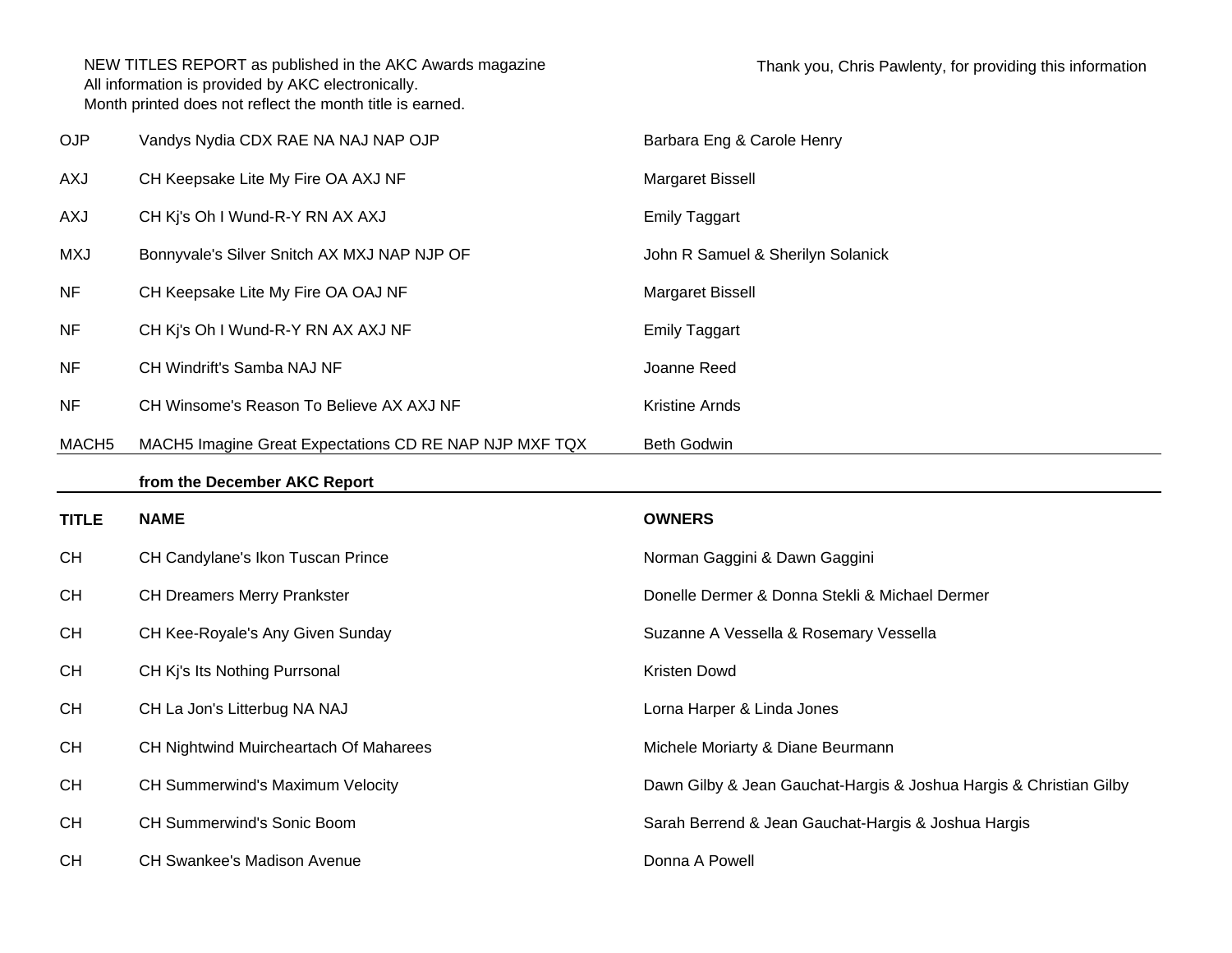| <b>CH</b>       | CH Trumpet's Love For Sale                  | Beth Blankenship                        |
|-----------------|---------------------------------------------|-----------------------------------------|
| <b>CH</b>       | CH Vosdal's Silver Fox At Karina            | Vickie L Louie                          |
| <b>CH</b>       | CH Windrift's Mo Money                      | Melody Paige Tate                       |
| <b>GCH</b>      | <b>GCH CH Trumpet's Shoot To Thrill</b>     | Beth Blankenship                        |
| <b>GCH</b>      | GCH CH Windrift's Sweet Life Samba OAJ      | Elizabeth Winans & Joanne Reed          |
| <b>GCH</b>      | GCH CH Wyndjamr's No Jibe Talking           | Robin G Skinner & Kenneth J Skinner     |
| <b>GCH</b>      | GCH CH Wyndjamr's Winward Isle RN           | Anita Williams & Robin Skinner          |
| CD              | CH B Mi Irridescent Iris CD                 | Irene Munson & Betty Munson             |
| CD              | Kandea CD RN                                | Amber Streicher                         |
| <b>CDX</b>      | Allante's Limited Edition CDX RA            | Lisa L Mueller & Richard L Mueller      |
| <b>CDX</b>      | CH Jamynn's Onetoomany Coladas CDX OA OAJ   | <b>Shirley Kilpatrick</b>               |
| <b>UD</b>       | Keesbrook's Tourmaline Blues UD RN OA OAJ   | Lila Dann                               |
| OM <sub>3</sub> | CH MACH2 Keepsake Giving Me Chills UDX2 OM3 | Margaret Bissell                        |
| <b>GN</b>       | CH Shadowood's Kandi Kan Du CDX GN RAE      | Barbara A Brown                         |
| <b>RN</b>       | Flowerkees Sweet Alyssum Geluk RN           | M Frances Boyle & Nancy H Aldrich       |
| <b>RN</b>       | Jack's Shoeless Josephine CD RN             | Lisa Lynn Mueller & Richard Lee Mueller |
| <b>RN</b>       | Kandea CD RN                                | Amber Streicher                         |
| <b>RN</b>       | Kidkees Makes Me Giggle RN                  | Kathy Gray                              |
| <b>RN</b>       | Owenbriar's Rockin' Robin RN NAJ            | Leslie A Meyn                           |
| <b>RA</b>       | Allante's Limited Edition CDX RA            | Lisa L Mueller & Richard L Mueller      |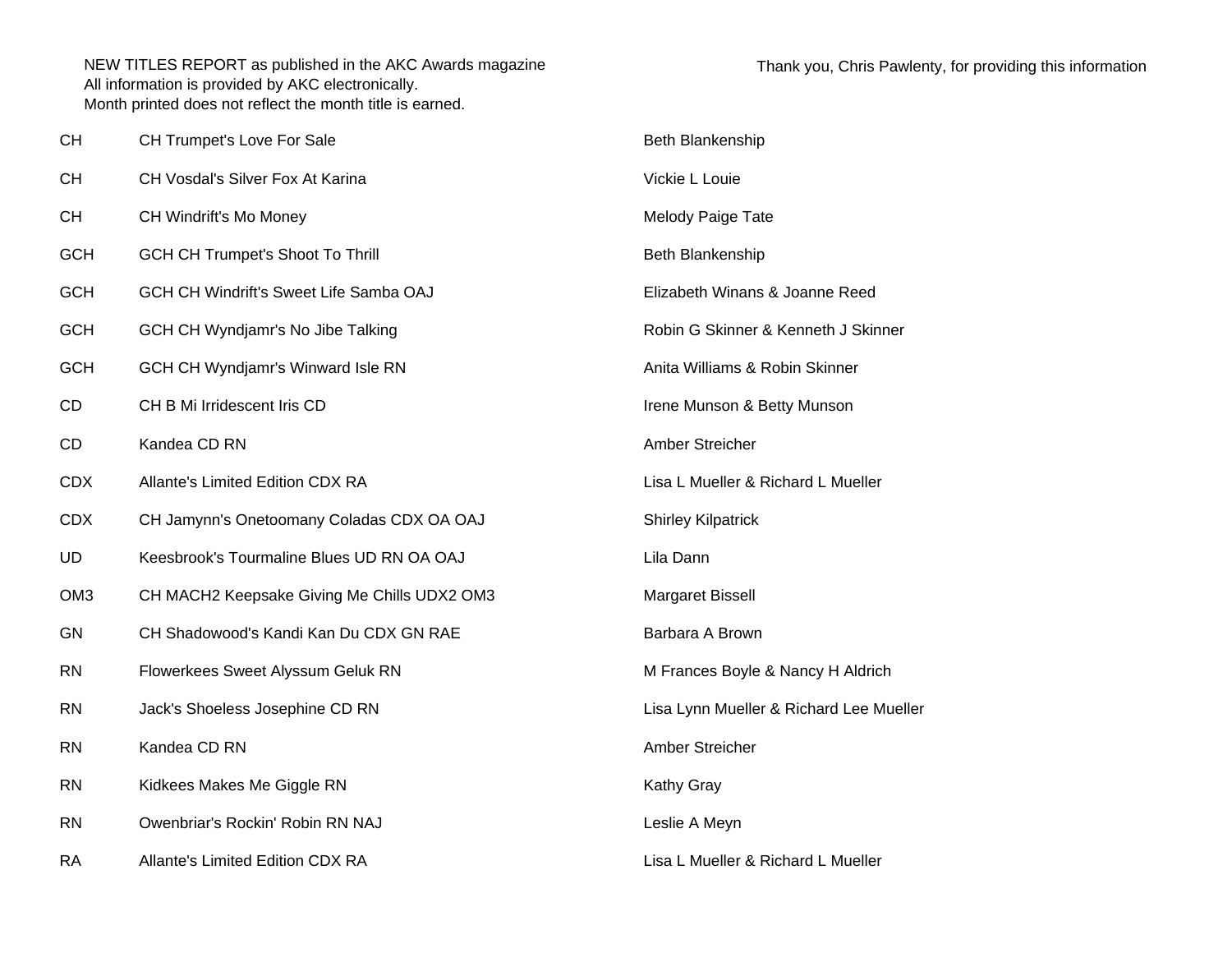| Thank you, Chris Pawlenty, for providing this information |  |
|-----------------------------------------------------------|--|
|                                                           |  |

| <b>RA</b>  | CH Brittlaf's Crackerjack Prize CD RA       | Lisa L Mueller & Richard L Mueller       |
|------------|---------------------------------------------|------------------------------------------|
| <b>RA</b>  | CH Cascadia Once In A Blue Moon RA          | Rachel Johnston & Helen L Wymore         |
| <b>NA</b>  | Darkenwald's Zest In Show CD NA NAJ         | Richard Su & Suzette Lefebvre & Judy Nye |
| <b>NA</b>  | CH Windrift's Samba NA NAJ NF               | Joanne Reed                              |
| <b>NA</b>  | GCH CH Windrift's Sweet Life Samba NA OAJ   | Elizabeth Winans & Joanne Reed           |
| <b>NAP</b> | Covenant CD RE NAP                          | Norma Gaddy & Michael Gaddy              |
| OA         | CH Astarz Gold Digger RN OA NAJ             | Patty Helmig                             |
| OA         | Greykees Prince Charming RN OA OAJ OF       | <b>Steve Dworkin</b>                     |
| AX         | CH Amjukees Raised On Rock AX OAJ           | <b>Janice Graves</b>                     |
| AX         | Keepsake Hot As A Pistol AX AXJ             | Mary Kay Keenan                          |
| AX         | CH Skyline's Celemir RN AX AXJ NF           | Michele McGrath                          |
| MX         | Afkee's Mistress Of The Dark RN MX MXJ OF   | Lexie E Billman                          |
| <b>NAJ</b> | Darkenwald's Zest In Show CD NAJ            | Richard Su & Suzette Lefebvre & Judy Nye |
| <b>NAJ</b> | Vandys Titania CD RA NAJ                    | Barbara Eng & Carole Henry               |
| <b>NAJ</b> | CH Windrifs Right On The Money NAJ          | Joanne Reed & Karen O'Neal               |
| <b>NJP</b> | CH Astarz Pure Imagination NJP              | Donna Stekli & Kathryn Barker            |
| <b>OJP</b> | Amjukees Ecstacy Made Easy NA OAJ           | <b>Janice Graves</b>                     |
| <b>OJP</b> | Greykees Prince Charming RN OA OAJ OF       | Steve Dworkin                            |
| <b>AJP</b> | Shoreline's Lovely Rita OAP AJP NFP         | Linda Rodenspiel                         |
| <b>MXJ</b> | Sonata's Start Your Engines CD RE AX MXJ OF | Mary Beth Wajda                          |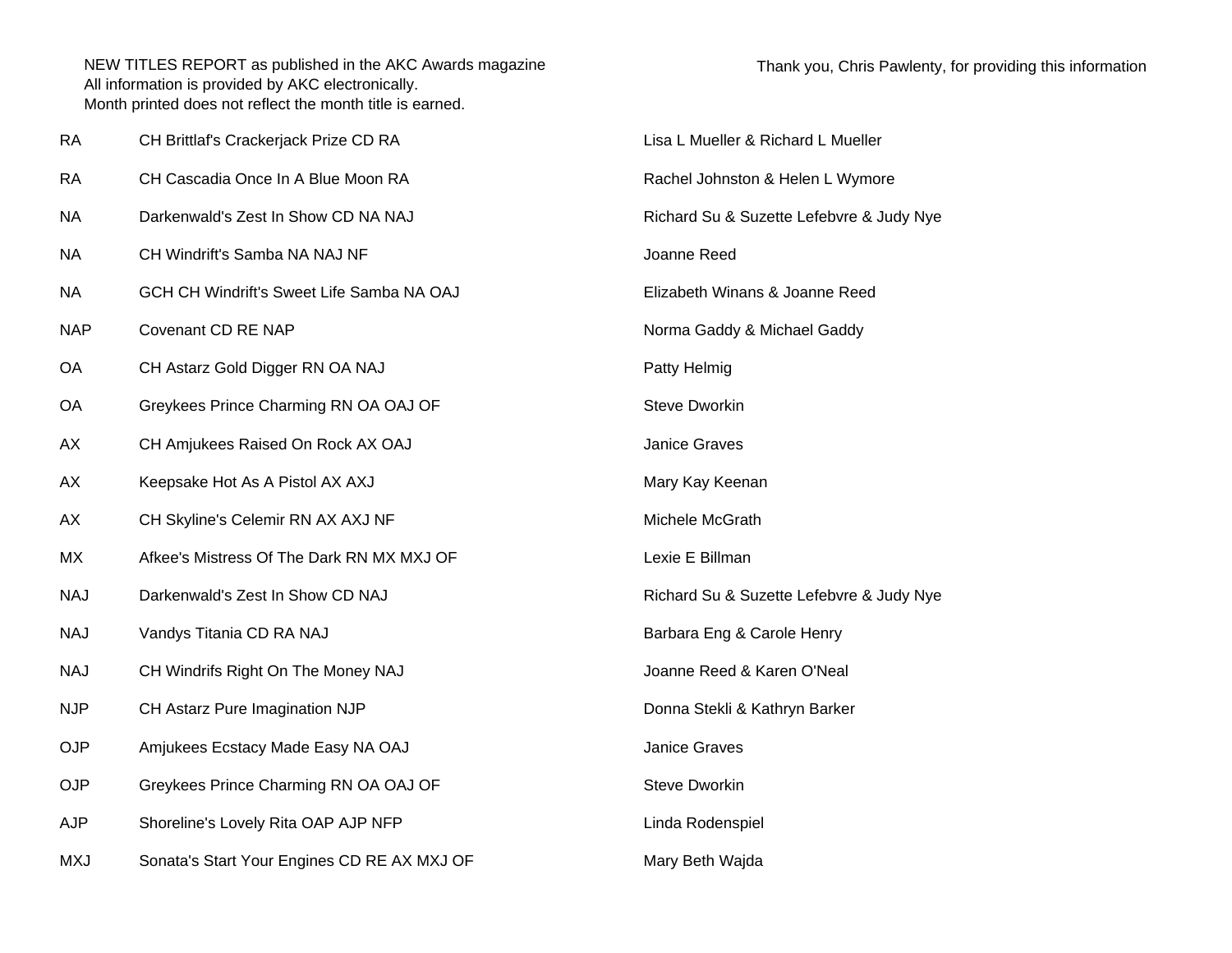| <b>NF</b>    | Keepsake Hot As A Pistol AX AXJ NF             | Mary Kay Keenan                                      |  |
|--------------|------------------------------------------------|------------------------------------------------------|--|
| <b>NF</b>    | Wild Winds Blue Yonder CD RA NA NAJ NF         | Rachel McDougall-Smith & Brandon J Smith             |  |
| OF           | Greykees Prince Charming RN NA NAJ OF          | Steve Dworkin                                        |  |
| OF           | Ruttkay Autumn Bronze VCD1 RE OF               | Daisy Mae Kramer                                     |  |
| <b>TQX</b>   | CH MACH Afkee's Undercover Angel RN MXF TQX    | Lexie E Billman                                      |  |
|              | from the January AKC Report                    |                                                      |  |
| <b>TITLE</b> | <b>NAME</b>                                    | <b>OWNERS</b>                                        |  |
| <b>CH</b>    | CH Daimler's Viva La Vegas                     | Terry Benz & Diane Benz & Sheila Taylor              |  |
| <b>CH</b>    | CH Dogwood Dubious Doulton                     | Marlene S Earley                                     |  |
| <b>CH</b>    | CH Legends Mtn Man At Cornerstone              | Jean Leiker & Dave Leiker                            |  |
| <b>CH</b>    | <b>CH Parrkees Monster Mash</b>                | Clark Hendrickson & Eileen Parr                      |  |
| <b>CH</b>    | CH Sherwood's Secret Event                     | Phyllis Noonan                                       |  |
| <b>CH</b>    | CH Skyline's Unit Of Measure                   | Susan Cullen & Kristen Cullen D.V.M.                 |  |
| <b>CH</b>    | CH Sun-Kiss Roxy CD RE                         | Kathleen A Bloden & Donna Williams & Ernest Williams |  |
| <b>CH</b>    | CH Trumpet's Higher Ground                     | Steve Flattum & Brenda Flattum                       |  |
| <b>GCH</b>   | <b>GCH CH Allante's Politically Correct</b>    | Julie North & Kay Joiner & Alan Leff & Jeri Caldwell |  |
| <b>GCH</b>   | GCH CH Daimler's Luck Be A Lady At Indykees RN | Pamela L Hildebrand                                  |  |
| <b>GCH</b>   | <b>GCH CH Summerwind's Rumor Has It</b>        | Jean Gauchat-Hargis & Joshua Hargis                  |  |
| CD           | Masada Spinnakee's Silver Lexus CD             | Karen McNerney                                       |  |
| <b>CDX</b>   | Ruttkay Autumn Bronze VCD1 CDX RE OF           | Daisy Mae Kramer                                     |  |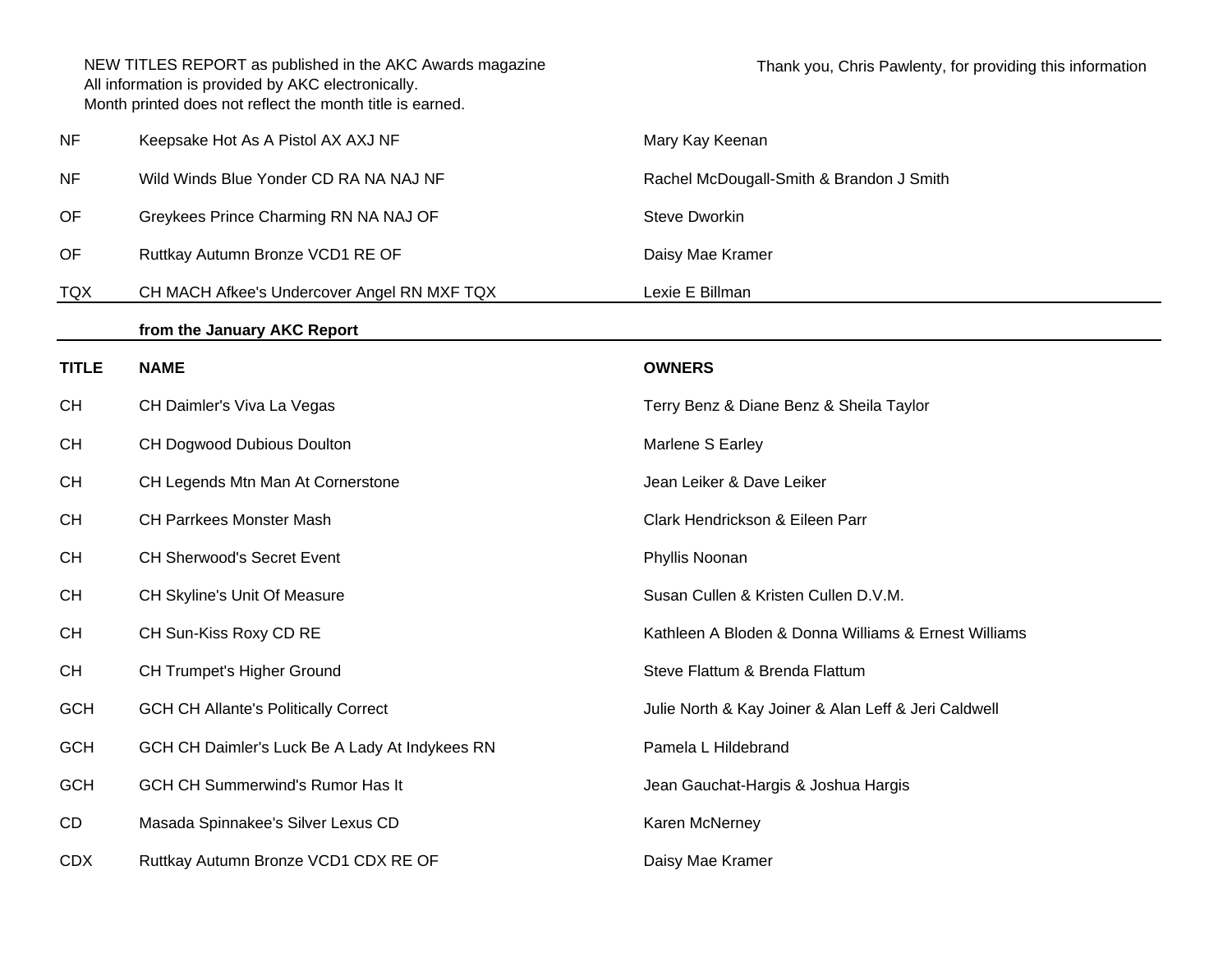|                   | from the February AKC Report                  |                                                                 |  |
|-------------------|-----------------------------------------------|-----------------------------------------------------------------|--|
| MACH <sub>5</sub> | MACH5 Keepsake Life's A Circus RN             | Mary Kay Keenan                                                 |  |
| <b>MXF</b>        | MACH5 Ben MXF                                 | Craig Josling & Judith Hintzman                                 |  |
| OF                | MACH Geluk Miss Daffodil Hillside CDX RA OF   | M Frances Boyle                                                 |  |
| <b>NF</b>         | B Mi Glamour Gal O' Mine RE AX AXJ OAP AJP NF | Patricia Dunham                                                 |  |
| <b>NAJ</b>        | Skyline's Outburst NA NAJ                     | Stacey Alexander & Thomas Alexander                             |  |
| <b>NAJ</b>        | Kameo's Just For Fun NA NAJ                   | Debra J Mennel                                                  |  |
| <b>NAJ</b>        | Afkee's Berberella NAJ                        | Lexie E Billman                                                 |  |
| <b>NA</b>         | Skyline's Outburst NA NAJ                     | Stacey Alexander & Thomas Alexander                             |  |
| <b>NA</b>         | Kameo's Just For Fun NA NAJ                   | Debra J Mennel                                                  |  |
| TD                | CH Keepsake Firestarter VCD1 CDX RA OAJ NF    | Jean Munger                                                     |  |
| <b>RE</b>         | Vandys Titania CD RE NAJ                      | Barbara Eng & Carole Henry                                      |  |
| <b>RE</b>         | Star-Kees' Proof Positive UD RE               | Ronnie Sue Leith & Jimmy Kranz & Robin L Stark                  |  |
| <b>RE</b>         | CH Foxfair Impetuous RE OA NAJ                | Deborah A Lynch & Jeanne Buente                                 |  |
| <b>RE</b>         | CH Brittlaf's Crackerjack Prize CD RE         | Lisa L Mueller & Richard L Mueller                              |  |
| <b>RE</b>         | Bonnyvale's Special Addition RE               | James M Wolfe & Joanne Harrar & Darlene Bosch & Carolyn H Wolfe |  |
| <b>RN</b>         | <b>Bellakees Enchanted Of Dryriver RN</b>     | Lynnette Losacco & Tari Casey & Marlene Green                   |  |
| <b>RN</b>         | Allante's Miss Independent RN                 | Vicky Leitner & Jeri Caldwell                                   |  |
| <b>BN</b>         | Chatawa Mayan Gretel BN RAE                   | Eugene T Stover & Carmen Stover                                 |  |
| UDX3              | CH MACH2 Keepsake Giving Me Chills UDX3 OM3   | Margaret Bissell                                                |  |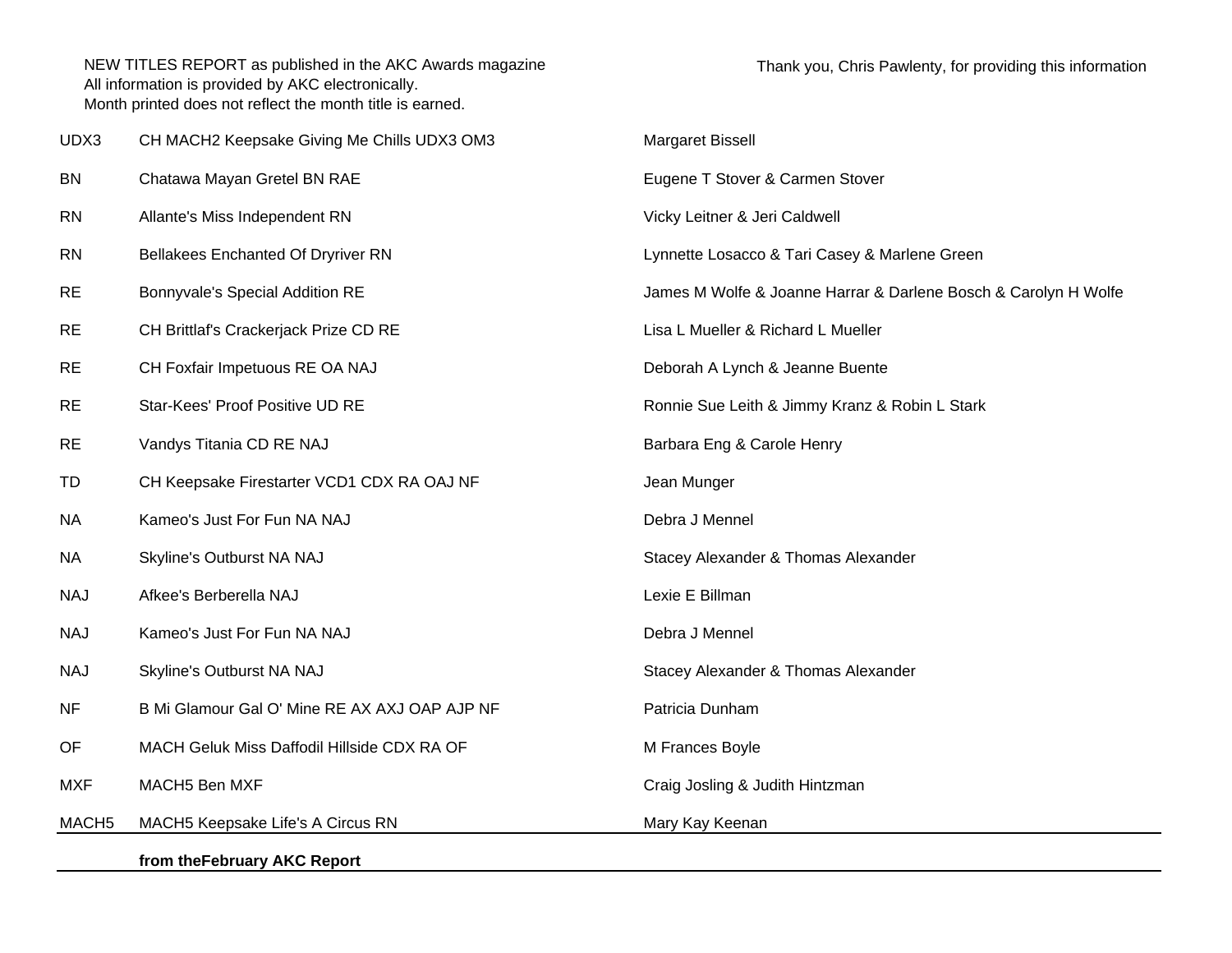**TITLE**

Thank you, Chris Pawlenty, for providing this information

| <b>NAME</b> | <b>OWNERS</b> |
|-------------|---------------|
|             |               |

| <b>CH</b>       | CH Kealoha's Eye Of The Storm                           | Laura Lenci & Shannon Kelly                                     |  |
|-----------------|---------------------------------------------------------|-----------------------------------------------------------------|--|
| CH              | CH Markwright's De Gassuachs Three Cup                  | Irene Perales Alcacer                                           |  |
| CH              | CH Wund R Y Sheza Superstar At Paugh Prints             | Sherri Alspaugh & Terry Van Schyndel                            |  |
| CH              | CH Wyndjamr's Prince Of Tides                           | Robin G Skinner & Kenneth J Skinner                             |  |
| <b>GCH</b>      | GCH CH Kj's Its Nothing Purrsonal                       | Kristen Dowd                                                    |  |
| <b>GCH</b>      | GCH CH Parrkees Perpetual Motion At Shoreline RE NA NAJ | Patricia Voyles & Tawn Sinclair & Eileen A Parr                 |  |
| <b>GCH</b>      | <b>GCH CH Skyline's Walk Of Fame</b>                    | Kathi Fleischer                                                 |  |
| <b>GCH</b>      | <b>GCH CH Wyndjamr's Blue Moon Rising</b>               | Susan Cook                                                      |  |
| <b>OTCH</b>     | CH OTCH MACH2 Keepsake Giving Me Chills UDX3 OM4        | Margaret Bissell                                                |  |
| OM <sub>2</sub> | CH OTCH MACH2 Keepsake Moonlight Serenade UDX5 OM2      | Margaret Bissell                                                |  |
| OM4             | CH MACH2 Keepsake Giving Me Chills UDX3 OM4             | Margaret Bissell                                                |  |
| <b>RN</b>       | CH Bonnyvale's Special Agent RN                         | James M Wolfe & Joanne Harrar & Darlene Bosch & Carolyn H Wolfe |  |
| <b>RN</b>       | CH Cinderlad Hurricane Hannah RN                        | Charlie Zimmerman & Debra S Leonard & Sandra Zimmeman           |  |
| <b>RN</b>       | CH Kemont's Grand Prize RN                              | Ms. Gail Ann Gradowski & Mr. Michael Joseph Dix                 |  |
| <b>RN</b>       | CH Klassic's Tia Maria RN                               | Ann M McHugh                                                    |  |
| <b>RE</b>       | CH Regel's Chantilly RE                                 | Kathy Sokac                                                     |  |
| <b>RE</b>       | Tapestry's Matinee Idol RE NA                           | Donna L Schmitt & Katrina C Guse                                |  |
| <b>NA</b>       | Afkee's Berberella NA NAJ NF                            | Lexie E Billman                                                 |  |
| NA.             | CH Nightwind Mighty Mac NA OAJ NAP NJP                  | Michael J Coates Jr.                                            |  |